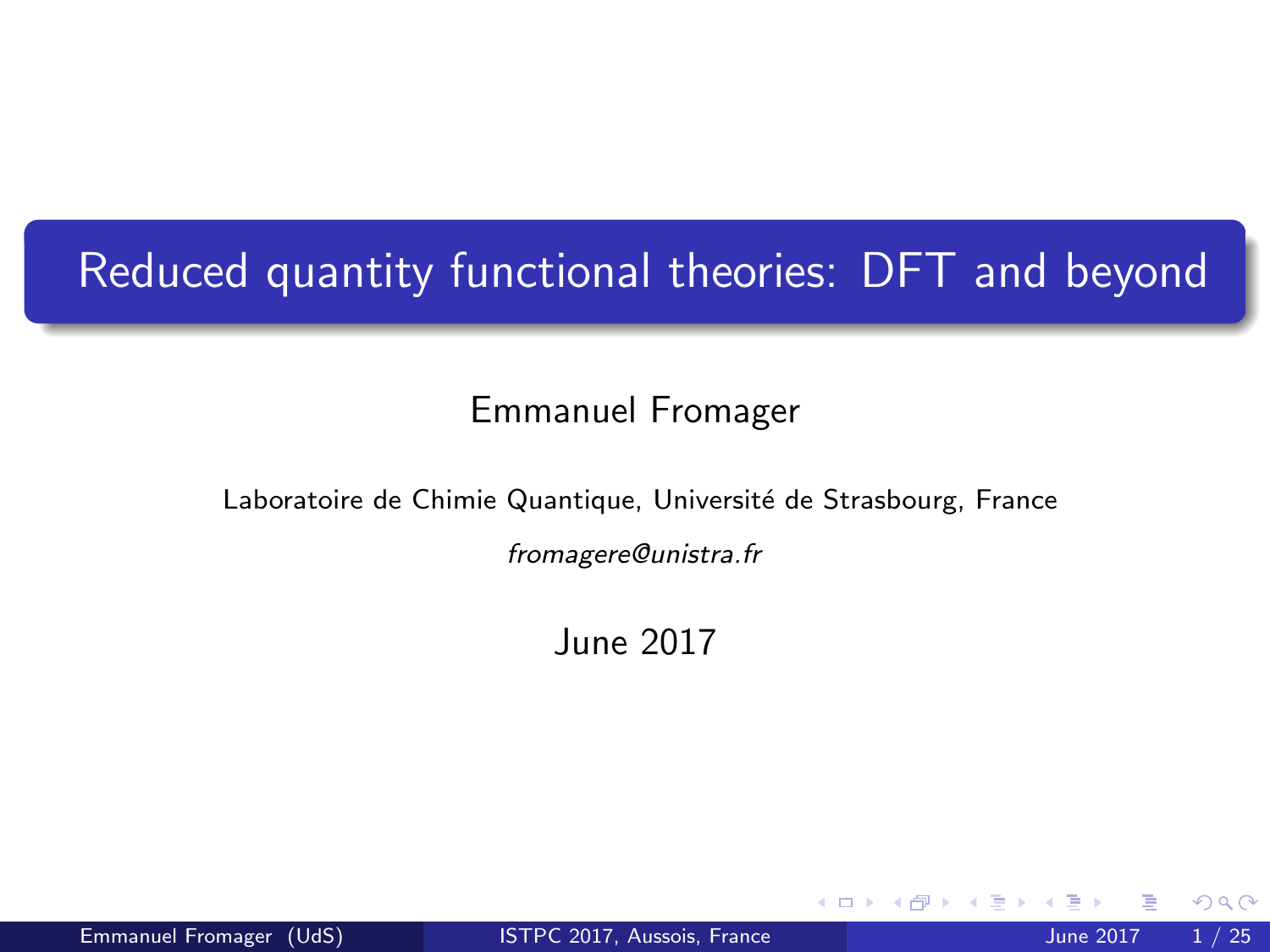#### Do we actually need the N-electron wavefunction ?

- The exact ground-state energy of an electronic system can be obtained variationally,  $E_0 = \min\limits_{\mathbf{w}}\langle \Psi|\hat{H}|\Psi\rangle$ , or by solving the Schrödinger equation, Ψ  $\hat{H}|\Psi_0\rangle = E_0|\Psi_0\rangle$ .
- In both formulations (variational or non-variational), the basic variable is the electronic wavefunction Ψ.
- The expression of the electronic Hamiltonian (which only contains one- and two-body terms) and the fact that electrons are indistinguishable (fermionic) particles greatly simplifies the energy expression.
- In the "r representation" (real space):

$$
\hat{H} = -\frac{1}{2} \int \int d\mathbf{r} d\mathbf{r}' \, \delta(\mathbf{r} - \mathbf{r}') \nabla_{\mathbf{r}'}^2 \hat{n}_1(\mathbf{r}, \mathbf{r}') + \frac{1}{2} \int \int d\mathbf{r} d\mathbf{r}' \frac{\hat{n}_2(\mathbf{r}, \mathbf{r}')}{|\mathbf{r} - \mathbf{r}'|} + \int d\mathbf{r} \, v_{\text{ne}}(\mathbf{r}) \, \hat{n}(\mathbf{r})
$$

where

<span id="page-1-0"></span>nˆ1(r,r 0 ) = X σ Ψˆ † (rσ)Ψ( ˆ r 0 σ) nˆ(r) = ˆn1(r,r) nˆ2(r,r 0 ) = X σσ0 Ψˆ † (rσ)Ψˆ † (r 0 σ 0 )Ψ( ˆ r 0 σ 0 )Ψ( ˆ rσ)

Emmanuel Fromager (UdS) [ISTPC 2017, Aussois, France](#page-0-0) June 2017 2/25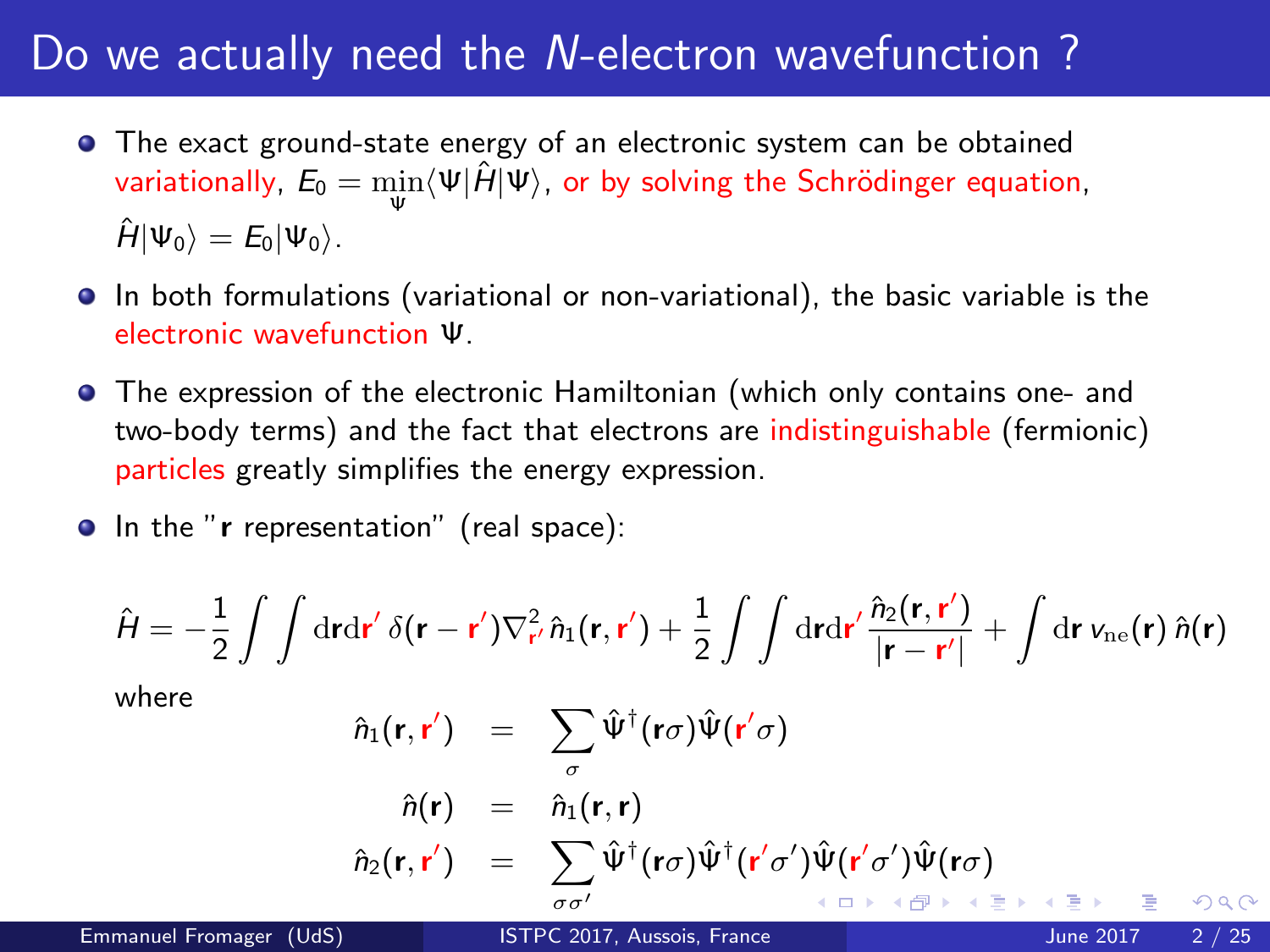#### Do we actually need the N-electron wavefunction ?

As readily seen, the expectation value for the energy  $\langle \Psi | \hat{H} | \Psi \rangle$  is an explicit functional of the one-electron density matrix

$$
n_1^{\Psi}(\mathbf{r},\mathbf{r}')=\langle \Psi | \hat{n}_1(\mathbf{r},\mathbf{r}') | \Psi \rangle
$$

and the pair density

$$
n_2^{\Psi}(\mathbf{r},\mathbf{r}')=\langle \Psi | \hat{n}_2(\mathbf{r},\mathbf{r}') | \Psi \rangle.
$$

- Note that both quantities are needed. In other words, the one-electron density matrix cannot be obtained from the pair density.
- **If** we want to use a single quantity, then we need to consider the more general 3-position function  $n_2^\Psi({\bf r},{\bf r}',{\bf r}'')=\langle\Psi|\hat{n}_2({\bf r},{\bf r}',{\bf r}'')|\Psi\rangle$  where

<span id="page-2-0"></span>
$$
\hat{n}_2(\mathbf{r},\mathbf{r}',\mathbf{r}'') = \sum_{\sigma\sigma'} \hat{\Psi}^{\dagger}(\mathbf{r}\sigma)\hat{\Psi}^{\dagger}(\mathbf{r}'\sigma')\hat{\Psi}(\mathbf{r}'\sigma')\hat{\Psi}(\mathbf{r}''\sigma) \n= \hat{n}_1(\mathbf{r},\mathbf{r}'')\hat{n}(\mathbf{r}') - \delta(\mathbf{r}'-\mathbf{r}'')\hat{n}_1(\mathbf{r},\mathbf{r}'),
$$

thus leading to  $\Big|\int\mathrm{d}\mathbf{r}'\;n^\Psi_2(\mathbf{r},\mathbf{r}',\mathbf{r}'')=(N-1)\times n^\Psi_1(\mathbf{r},\mathbf{r}'')\Big|$  since  $\int d\mathbf{r}' \hat{n}(\mathbf{r}')|\Psi\rangle = N|\Psi\rangle$ . Moreover  $\boxed{n}$  $\mathbf{y}_2^{\Psi}(\mathbf{r},\mathbf{r}') = \mathbf{n}_2^{\Psi}(\mathbf{r},\mathbf{r}',\mathbf{r})$  $\mathbf{y}_2^{\Psi}(\mathbf{r},\mathbf{r}') = \mathbf{n}_2^{\Psi}(\mathbf{r},\mathbf{r}',\mathbf{r})$  $\mathbf{y}_2^{\Psi}(\mathbf{r},\mathbf{r}') = \mathbf{n}_2^{\Psi}(\mathbf{r},\mathbf{r}',\mathbf{r})$  $\mathbf{y}_2^{\Psi}(\mathbf{r},\mathbf{r}') = \mathbf{n}_2^{\Psi}(\mathbf{r},\mathbf{r}',\mathbf{r})$  $\mathbf{y}_2^{\Psi}(\mathbf{r},\mathbf{r}') = \mathbf{n}_2^{\Psi}(\mathbf{r},\mathbf{r}',\mathbf{r})$  $\mathbf{y}_2^{\Psi}(\mathbf{r},\mathbf{r}') = \mathbf{n}_2^{\Psi}(\mathbf{r},\mathbf{r}',\mathbf{r})$  $\mathbf{y}_2^{\Psi}(\mathbf{r},\mathbf{r}') = \mathbf{n}_2^{\Psi}(\mathbf{r},\mathbf{r}',\mathbf{r})$  $\mathbf{y}_2^{\Psi}(\mathbf{r},\mathbf{r}') = \mathbf{n}_2^{\Psi}(\mathbf{r},\mathbf{r}',\mathbf{r})$  $\mathbf{y}_2^{\Psi}(\mathbf{r},\mathbf{r}') = \mathbf{n}_2^{\Psi}(\mathbf{r},\mathbf{r}',\mathbf{r})$  $\mathbf{y}_2^{\Psi}(\mathbf{r},\mathbf{r}') = \mathbf{n}_2^{\Psi}(\mathbf{r},\mathbf{r}',\mathbf{r})$ Emmanuel Fromager (UdS) [ISTPC 2017, Aussois, France](#page-0-0) June 2017 3 / 25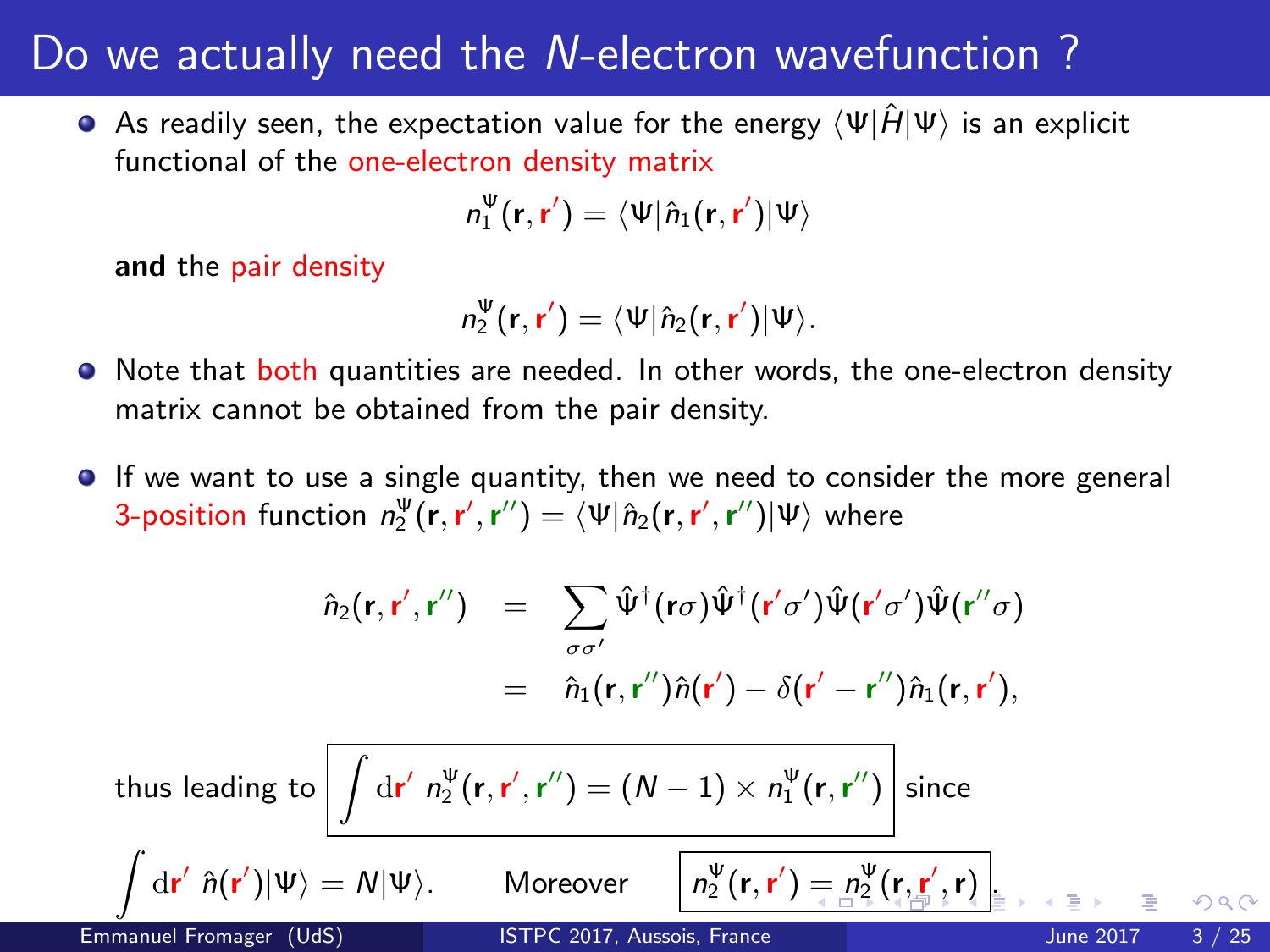## Do we actually need the N-electron wavefunction?

- Let us return to our main result: the exact ground-state (or excited-state) energy can be determined from two 2-position functions, namely the one-electron density matrix and the pair density.
- **•** Regarding the two-electron interaction contribution, note that we could even use a function of the electron-electron distance (intracule density) rather than the pair density.
- Most importantly, in principle, we do not need the N-electron ground-state (anti-symmetrized and normalized) wavefunction

 $\Psi_0(\mathbf{r}_1\sigma_1,\mathbf{r}_2\sigma_2,\ldots,\mathbf{r}_N\sigma_N)$ 

for calculating the ground-state energy. What we need are  $n_1^{\Psi_0}(\mathbf{r},\mathbf{r}')$  and  $n_2^{\Psi_0}(\mathbf{r},\mathbf{r}')$ .

As readily seen, these two quantities depend on two electron positions whatever the number of electrons. Obviously, some information is "lost" when switching from  $\Psi_0$  to  $n_1^{\Psi_0}(\mathbf{r},\mathbf{r}')$  and  $n_2^{\Psi_0}(\mathbf{r},\mathbf{r}')$ , hence the name reduced quantities.

<span id="page-3-0"></span> $200$ 

イロト イ部 トメ ヨ トメ ヨト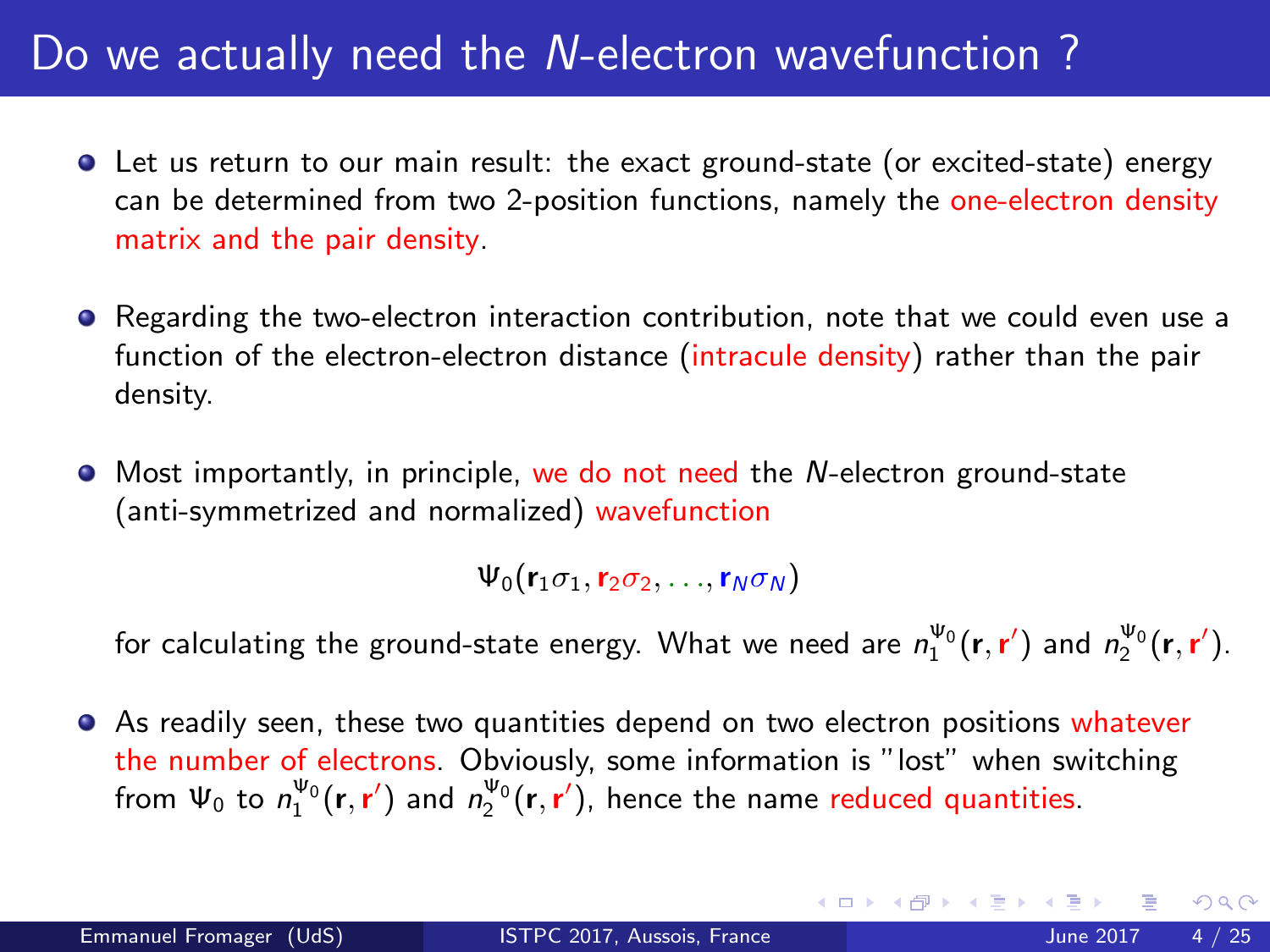#### Do we actually need the N-electron wavefunction ?

The "reduction" becomes more apparent when writing the normalized ground-state quantum state as

$$
|\Psi_0\rangle = \frac{1}{\sqrt{N!}} \sum_{\sigma_1...\sigma_N} \int \mathrm{d} \mathbf{r}_1 \ldots \int \mathrm{d} \mathbf{r}_N \; \Psi_0(\mathbf{r}_1 \sigma_1, \ldots, \mathbf{r}_N \sigma_N) \hat{\Psi}^\dagger(\mathbf{r}_1 \sigma_1) \ldots \hat{\Psi}^\dagger(\mathbf{r}_N \sigma_N) |\text{vac}\rangle,
$$

thus leading to, for the one-electron density matrix,

$$
n_1^{\Psi_0}(\mathbf{r}, \mathbf{r}') = \sum_{\sigma} \left\langle \Psi_0 \Big| \hat{\Psi}^{\dagger}(\mathbf{r}\sigma) \hat{\Psi}(\mathbf{r}'\sigma) \Big| \Psi_0 \right\rangle
$$
  
=  $N \sum_{\sigma} \sum_{\sigma_2 \dots \sigma_N} \int \mathrm{d}\mathbf{r}_2 \dots \int \mathrm{d}\mathbf{r}_N \ \Psi_0^*(\mathbf{r}\sigma, \mathbf{r}_2 \sigma_2 \dots, \mathbf{r}_N \sigma_N) \Psi_0(\mathbf{r}'\sigma, \mathbf{r}_2 \sigma_2, \dots, \mathbf{r}_N \sigma_N),$ 

and, for the pair density,

<span id="page-4-0"></span>
$$
n_2^{\Psi_0}(\mathbf{r}, \mathbf{r}') = \sum_{\sigma \sigma'} \left\langle \Psi_0 \Big| \hat{\Psi}^{\dagger}(\mathbf{r}\sigma) \hat{\Psi}^{\dagger}(\mathbf{r}'\sigma') \hat{\Psi}(\mathbf{r}'\sigma') \hat{\Psi}(\mathbf{r}\sigma) \Big| \Psi_0 \right\rangle
$$
  
=  $N(N-1) \sum_{\sigma \sigma'} \sum_{\sigma_3...\sigma_N} \int \mathrm{d}\mathbf{r}_3...\int \mathrm{d}\mathbf{r}_N \left| \Psi_0(\mathbf{r}\sigma, \mathbf{r}'\sigma', \mathbf{r}_3\sigma_3...\mathbf{r}_N\sigma_N) \right|^2$ .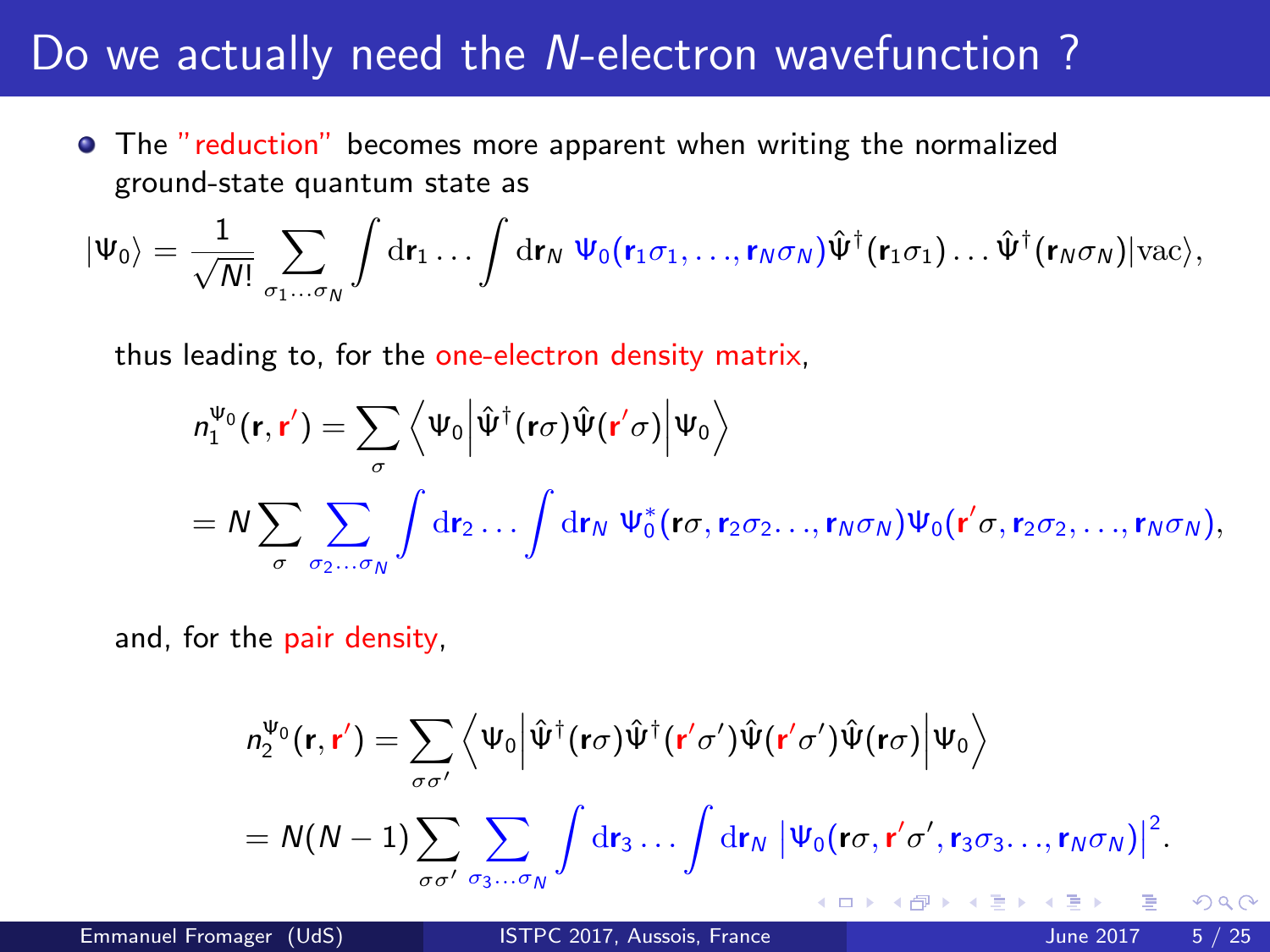## Do we actually need the N-electron wavefunction ?

Let us stress that, once again, if the one-electron density matrix and the pair density are used as basic variables, the energy functional is known and its explicit expression is

$$
E[n_1, n_2] = -\frac{1}{2} \int \int \mathrm{d} \mathbf{r} \mathrm{d} \mathbf{r}' \, \delta(\mathbf{r} - \mathbf{r}') \nabla_{\mathbf{r}'}^2 n_1(\mathbf{r}, \mathbf{r}') + \frac{1}{2} \int \int \mathrm{d} \mathbf{r} \mathrm{d} \mathbf{r}' \frac{n_2(\mathbf{r}, \mathbf{r}')}{|\mathbf{r} - \mathbf{r}'|} + \int \mathrm{d} \mathbf{r} \, v_{\text{ne}}(\mathbf{r}) \, n_1(\mathbf{r}, \mathbf{r}).
$$

- Note that, by differentiating the energy with respect to some perturbation strength (nuclear displacement, electric or magnetic field, ...), one can in principle have access to (static) molecular response properties.
- An important question should be raised at this point: is it possible to calculate the energy variationally  $(i.e.$  by straight minimization) from the energy functional?
- Obviously, if there are no constraint on  $n_1$  and  $n_2$ , the answer is NO !
- Indeed, by considering the particular case  $n_1(\mathbf{r}, \mathbf{r}') = 0$  and  $n_2(\mathbf{r}, \mathbf{r}') \rightarrow -\infty$ , we obtain  $\left|\min_{n_1,n_2} E[n_1,n_2] = -\infty\right|$ .

<span id="page-5-0"></span>• This case is unphysical. The minimization should b[e p](#page-4-0)[erf](#page-6-0)[o](#page-4-0)[rm](#page-5-0)[ed](#page-6-0) [u](#page-0-0)[nde](#page-24-0)[r c](#page-0-0)[on](#page-24-0)[str](#page-0-0)[aint](#page-24-0).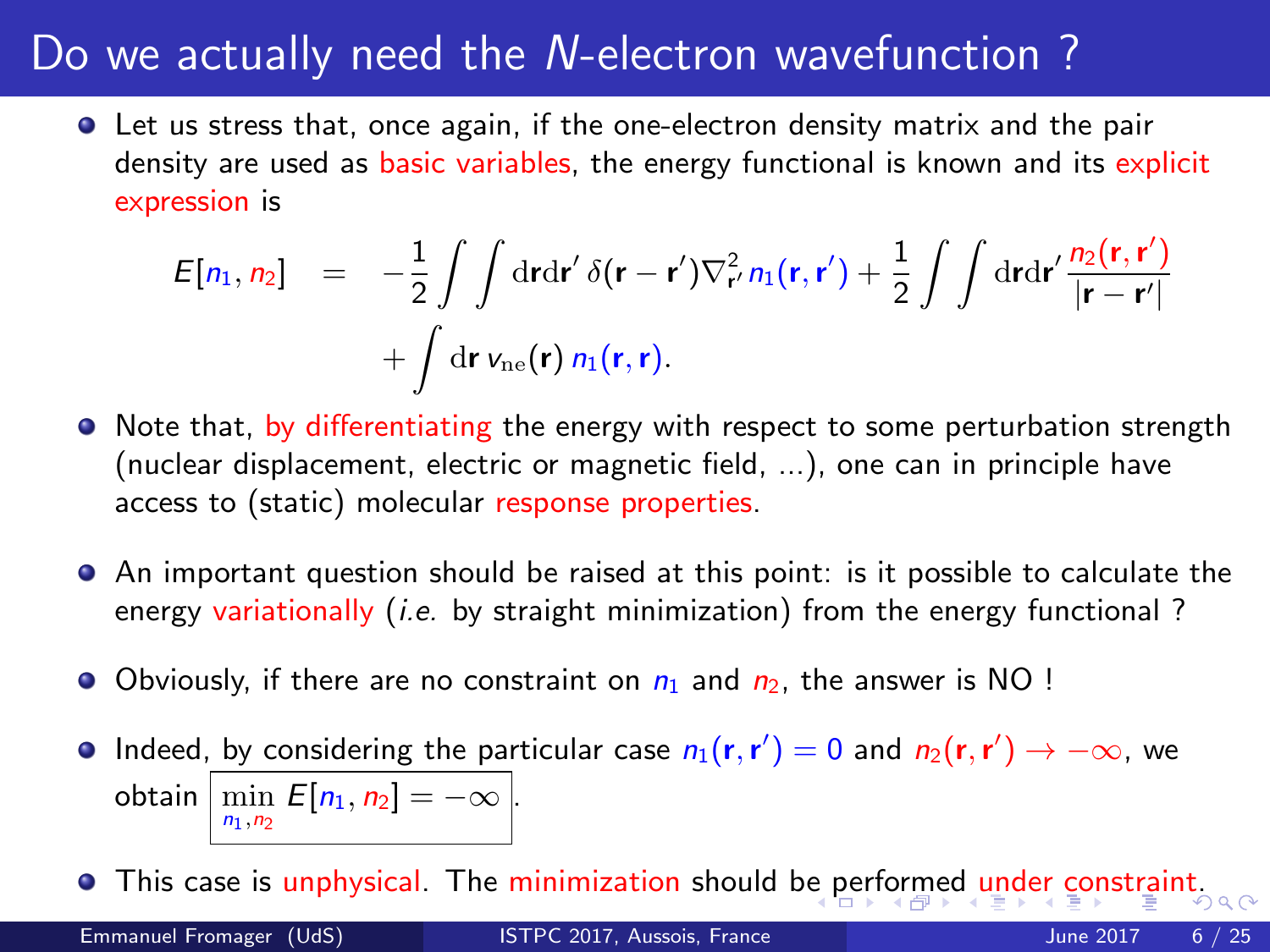## N-representability conditions

- If we want to recover the true ground-state energy  $E_0$  from the energy functional  $E[n_1, n_2]$  we must restrict the minimization to physical (so-called N-representable) one-electron density matrices and pair densities.
- $\bullet$  A one-electron density matrix  $n_1$  and a pair density  $n_2$  are N-representable if there exists an N-electron (anti-symmetrized and normalized) wavefunction Ψ (with finite kinetic energy) such that

$$
n_1(\mathbf{r}, \mathbf{r}') = n_1^{\Psi}(\mathbf{r}, \mathbf{r}') = \langle \Psi | \hat{n}_1(\mathbf{r}, \mathbf{r}') | \Psi \rangle,
$$
  
\n
$$
n_2(\mathbf{r}, \mathbf{r}') = n_2^{\Psi}(\mathbf{r}, \mathbf{r}') = \langle \Psi | \hat{n}_2(\mathbf{r}, \mathbf{r}') | \Psi \rangle.
$$

Variational principle under N-representability constraints:

$$
E_0 = \min_{\Psi} \langle \Psi | \hat{H} | \Psi \rangle
$$
  
= 
$$
\min_{\Psi} E[n_1^{\Psi}, n_2^{\Psi}].
$$

Basic N-representability conditions:  $n_1^{\Psi}(\mathbf{r},\mathbf{r})$  (electron density) and the pair density are positive functions and they integrate to N and  $N(N-1)$ , respectively:

$$
\int d\mathbf{r} \; n_1^{\Psi}(\mathbf{r}, \mathbf{r}) = N, \qquad \int \int d\mathbf{r} d\mathbf{r}' \; n_2^{\Psi}(\mathbf{r}, \mathbf{r}') = N(N-1) \quad \text{as } n \to \infty
$$

Z

<span id="page-6-0"></span>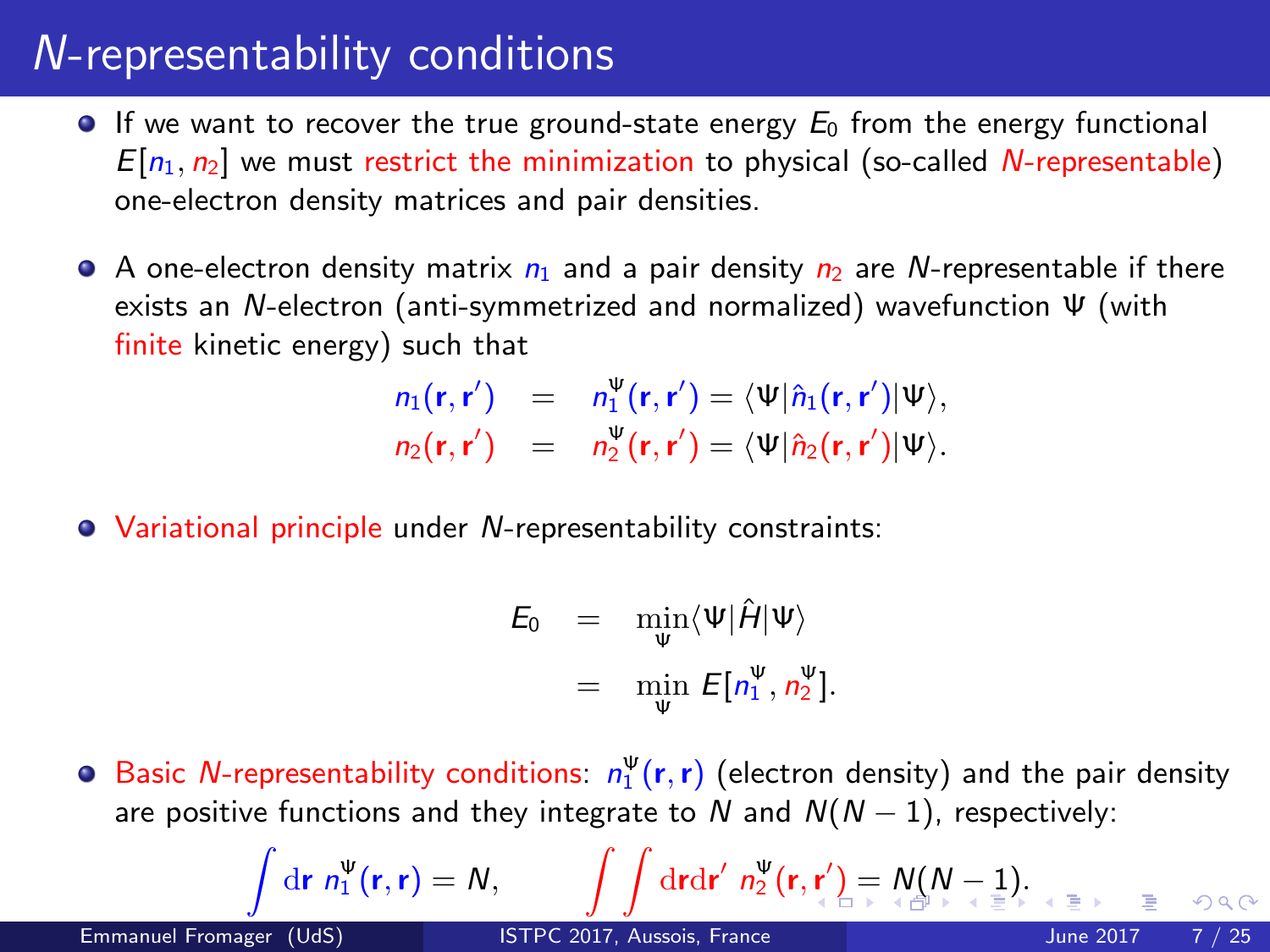### Explicit and implicit dependence on the electron density

- Density-functional theory (DFT) is using the electron density  $n^{\Psi}(\mathbf{r}) = n^{\Psi}_1(\mathbf{r},\mathbf{r})$  as basic variable without actually knowing the N-electron wavefunction Ψ.
- $\bullet$  It can be shown that the set of N-representable densities is the set of positive functions  $n(r)$  that integrate to the number of electrons N and that give a finite von Weizsäcker kinetic energy<sup>\*</sup>:

$$
\frac{1}{2}\int\mathrm{d}\mathbf{r}\,\left|\nabla n^{1/2}(\mathbf{r})\right|^2<+\infty.
$$

- Even though the domain of "physical densities" is well identified (which is good), both kinetic and electronic repulsion energies are implicit functionals of the density (which is bad).
- The Hohenberg–Kohn variational principle for the Hamiltonian  $\hat{H}[\pmb{\nu}]=\hat{T}+\hat{W}_{\rm ee}+\int d\pmb{r} \, \pmb{\nu}(\pmb{r})\hat{n}(\pmb{r})$  with ground-state energy  $E[\pmb{\nu}]$  reads

$$
E[v] = \min_{n} \left\{ F[n] + \int d\mathbf{r} \, v(\mathbf{r}) n(\mathbf{r}) \right\} \Leftrightarrow F[n] = \max_{v} \left\{ E[v] - \int d\mathbf{r} \, v(\mathbf{r}) n(\mathbf{r}) \right\}.
$$

Principles of DFT, lecture given by Trygve Helgaker at the GDR Correl mini-school on mathematics in electronic structure

theory, Paris, January 2017.

<span id="page-7-0"></span> $\Omega$ 

イロメ イ母メ イヨメ イヨ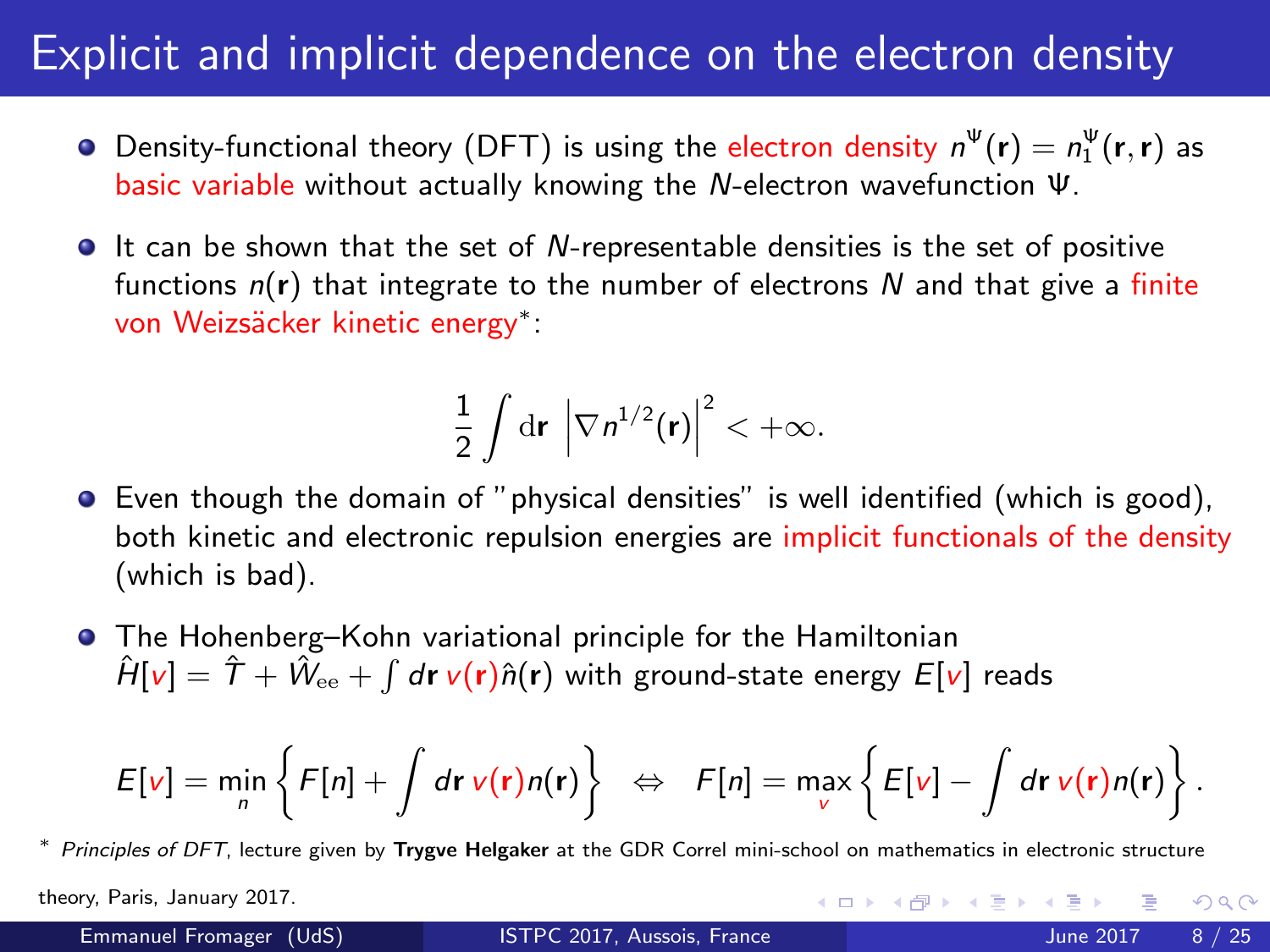## One-electron density-matrix functional theory

- What about using the one-electron density matrix as basic variable ?
- By expanding the field operators in an orthonormal orbital basis (and using real algebra) we obtain within a spin-restricted formalism

$$
n_1^{\Psi}(\mathbf{r},\mathbf{r}') = \sum_{pq} \phi_p(\mathbf{r}) \phi_q(\mathbf{r}') \underbrace{\langle \Psi | \hat{E}_{pq} | \Psi \rangle}_{}
$$

orbital basis representation  $\rightarrow$  $\int_{pq}^{\Psi} = \sum_{\sigma} \left\langle \Psi \right| \hat{a}^{\dagger}_{p \sigma} \hat{a}_{q \sigma} \left| \Psi \right\rangle = \sum_{\sigma} D^{\rho \sigma}_{q \sigma}.$ 

 $D^{\Psi}$  is hermitian. It can therefore be diagonalized, in the so-called natural orbital basis  $\left\{ \tilde{\phi}_{\rho}({\bf r})\right\}$ , thus leading to  $p$ 

$$
n_1^{\Psi}(\mathbf{r},\mathbf{r}') = \sum_{\rho} \tilde{\phi}_{\rho}(\mathbf{r}) \tilde{\phi}_{\rho}(\mathbf{r}') \tilde{n}_{\rho} \quad \text{where} \quad 0 \leq \tilde{n}_{\rho} \leq 2.
$$

N-representable one-electron density matrices can therefore be parametrized in terms of natural orbitals and occupation numbers (both have to be determined).

(□) (母)

 $QQ$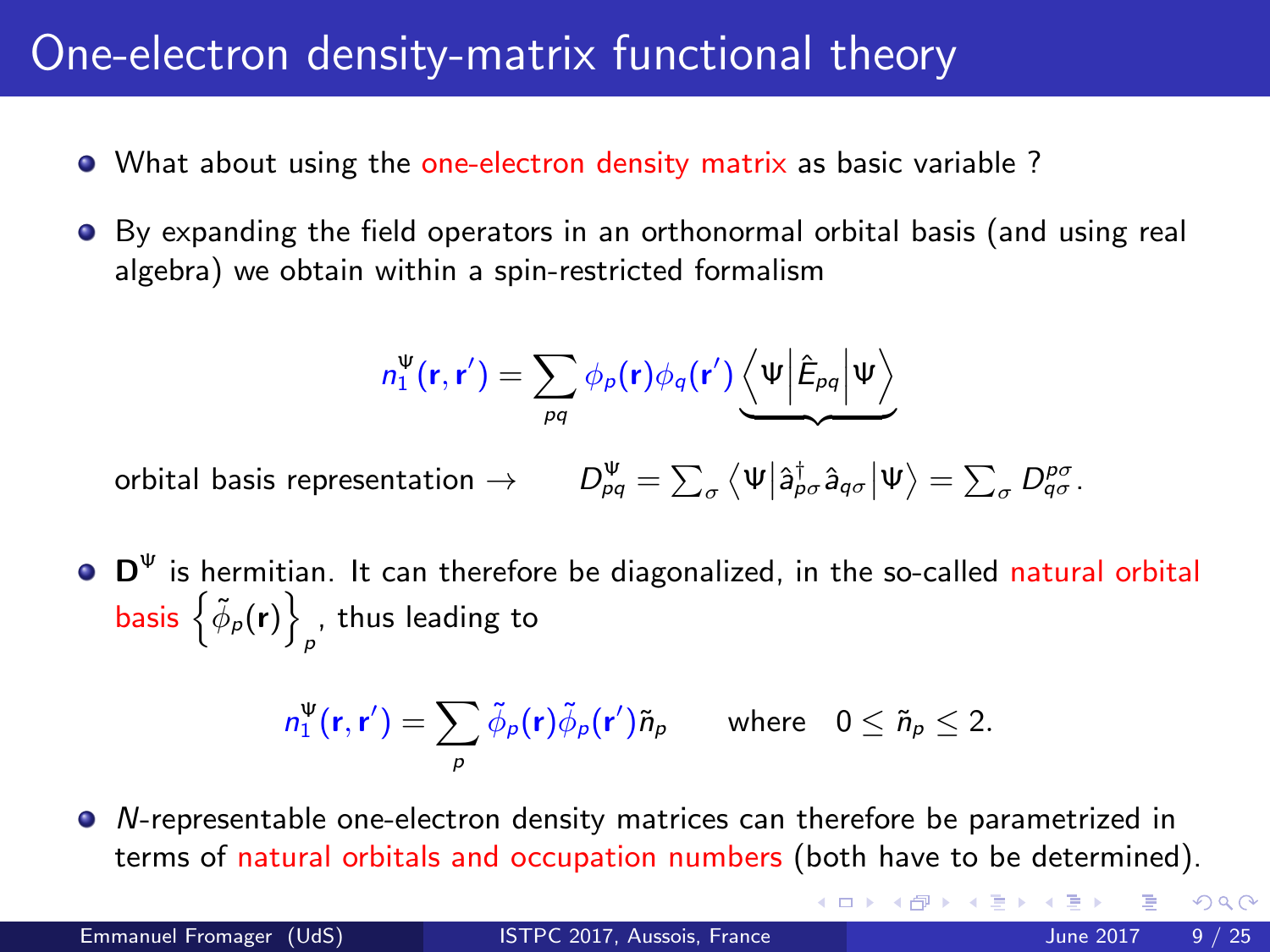## Explicit functionals versus clear representability conditions

- $\bullet$  In one-electron reduced density-matrix functional theory (or natural orbital functional theory if the previous parameterization is used), both exact kinetic and nuclear potential energy functionals are known (explicitly).
- **•** The electronic repulsion energy remains an implicit functional of the one-electron reduced density matrix (1-RDM) for which approximations must be developed.
- Finally, we could use the two-electron reduced density matrix (2-RDM) as basic variable. Its representation in an orthonormal orbital basis is

$$
D_{pqrs}^{\Psi} = \left\langle \Psi \middle| \hat{E}_{pq} \hat{E}_{rs} - \delta_{qr} \hat{E}_{ps} \middle| \Psi \right\rangle = \sum_{\sigma \sigma'} \left\langle \Psi \middle| \hat{a}_{pq}^{\dagger} \hat{a}_{r\sigma'}^{\dagger} \hat{a}_{s\sigma'} \hat{a}_{q\sigma} \middle| \Psi \right\rangle = \sum_{\sigma \sigma'} D_{q\sigma s\sigma'}^{\text{por} \sigma'}.
$$
  
\n• Since  $\left\langle \Psi \middle| \hat{H} \middle| \Psi \right\rangle = \sum_{pq} h_{pq} D_{pq}^{\Psi} + \frac{1}{2} \sum_{pqrs} \left\langle pr \middle| qs \right\rangle D_{pqrs}^{\Psi} \quad \text{where}$   
\n
$$
\sum_{r} D_{pqrr}^{\Psi} = (N-1) D_{pq}^{\Psi} \quad \text{it comes that the total energy is an explicit functional}
$$

of the 2-RDM. The challenge is then to identify N-representability conditions for the latter, which is far from trivial.

**Conclusion:** A given reduced quantity will lead either to an explicit energy functional (2-RDM theory) or well-defined N-representability conditions (DFT) but never both at the same time :-(  $QQ$ ∢ □ ▶ ⊣ *f*il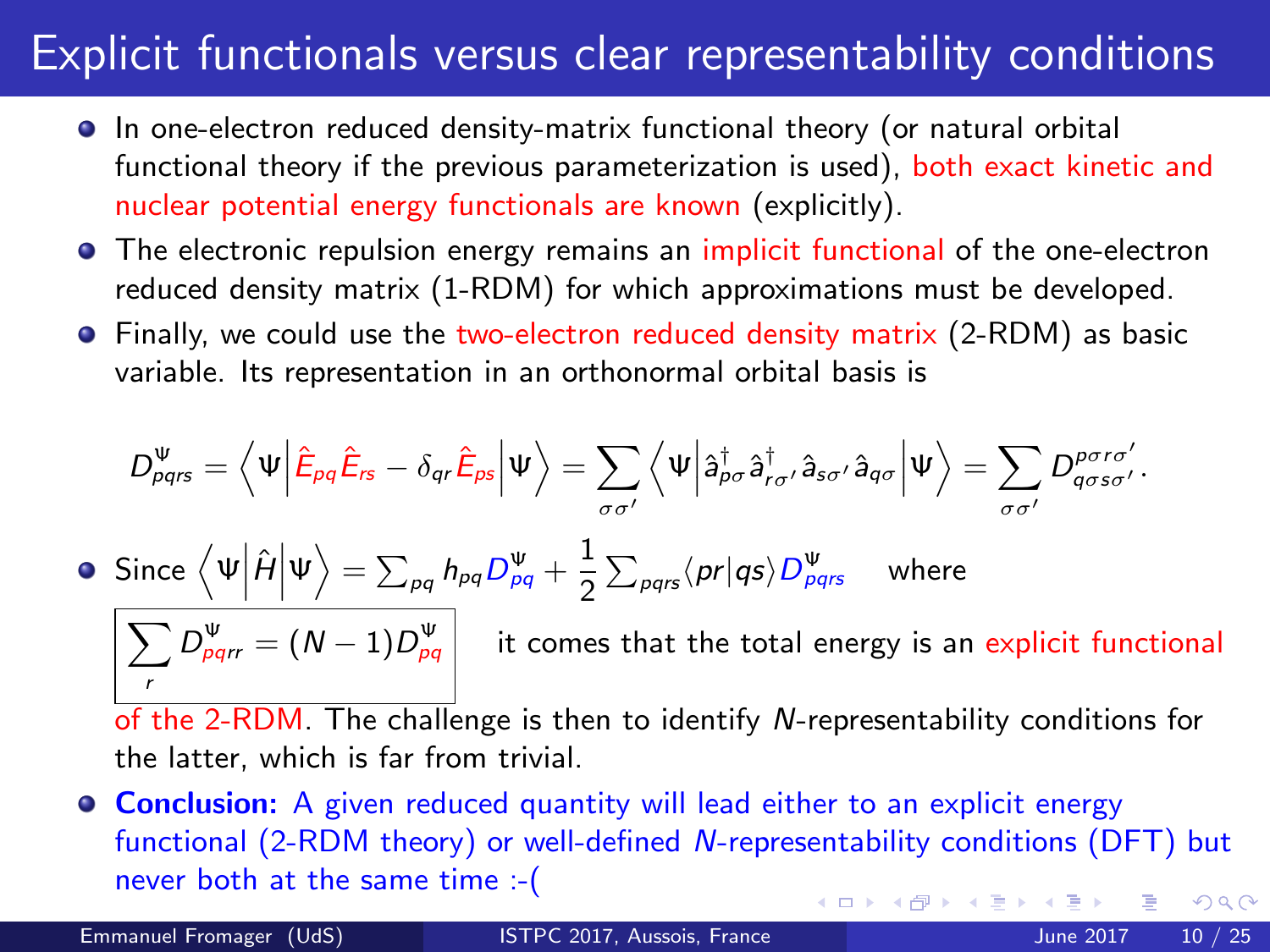# Representability and higher-order reduced density matrices

**•** Ground-state p-electron reduced density matrix ( $p$ -RDM) elements in a given orthonormal spin-orbital basis  $(1 \le p \le N)$ :

$$
D_{l_1l_2...l_p}^{j_1j_2...j_p} = \left\langle \Psi_0 \Big| \hat{a}_{j_1}^{\dagger} \hat{a}_{j_2}^{\dagger} \dots \hat{a}_{j_p}^{\dagger} \hat{a}_{l_p} \dots \hat{a}_{l_2} \hat{a}_{l_1} \Big| \Psi_0 \right\rangle.
$$

- The ground-state energy is a functional of the 2-RDM.
- **The latter is in principle deduced from the ground-state wavefunction**  $\Psi_0$  **which is** completely determined by the N-RDM.
- **Indeed, from the full configuration interaction (FCI) expansion,**

$$
|\Psi_0\rangle = \sum_{l_1 < l_2 < \ldots < l_N} C_{l_1 l_2 \ldots l_N} \hat{a}_{l_1}^{\dagger} \hat{a}_{l_2}^{\dagger} \ldots \hat{a}_{l_N}^{\dagger} |\text{vac}\rangle,
$$

it comes  $\left| D_{l_1 l_2 ... l_N}^{J_1 J_2 ... J_N} = C_{J_1 J_2 ... J_N} C_{l_1 l_2 ... l_N} \right|$ .

Therefore,  $|\mathcal{C}_{I_1I_2...I_N}|=\sqrt{D^{I_1I_2...I_N}_{I_1I_2...I_N}}.$  The sign is determined from the N-RDM by fixing the sign of one single coefficient. **← ロ ▶ → イ 同**  $QQ$ Emmanuel Fromager (UdS) [ISTPC 2017, Aussois, France](#page-0-0) June 2017 11 / 25

<span id="page-10-0"></span>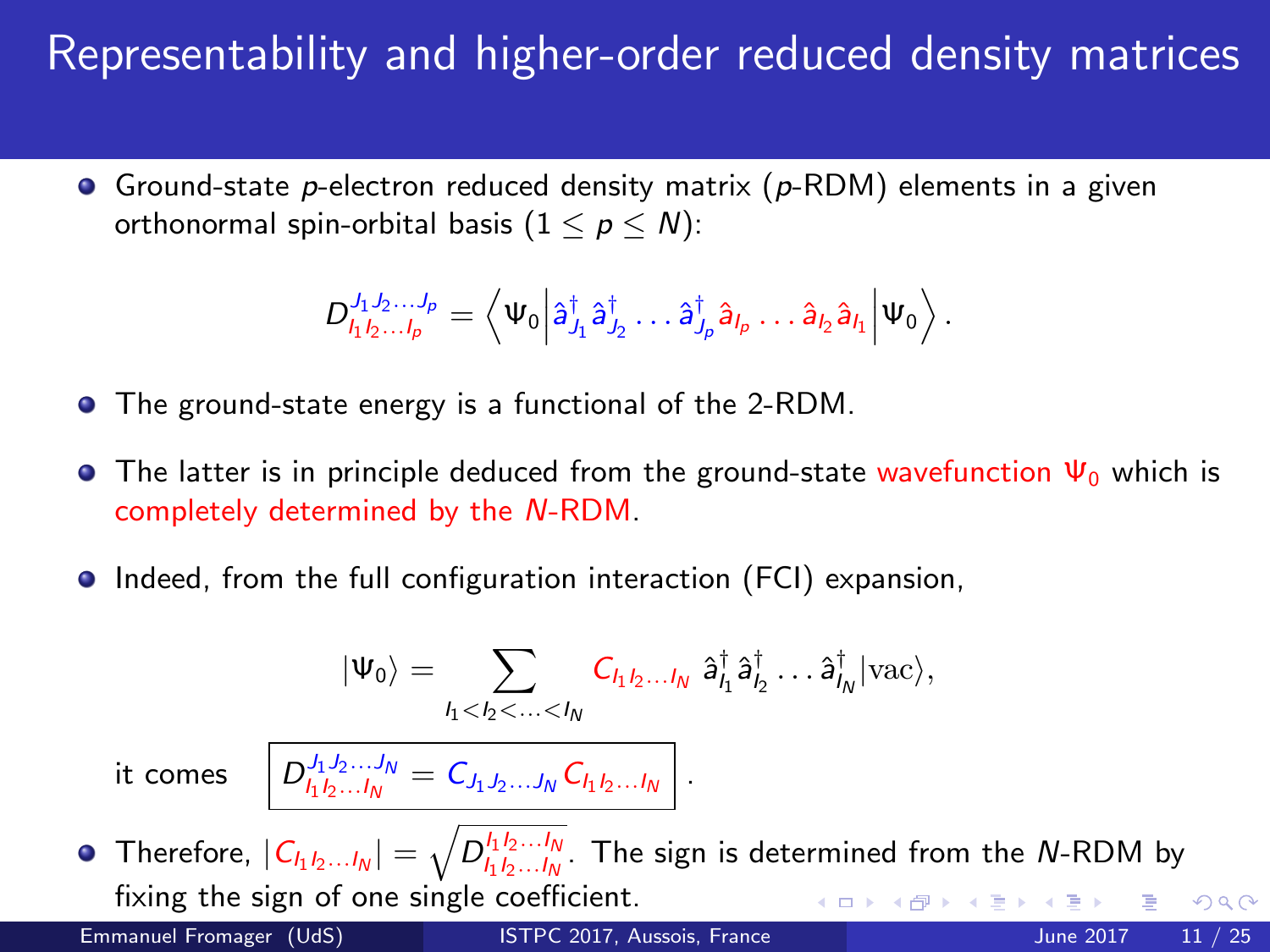# Representability and higher-order reduced density matrices

Rewriting the FCI expansion as  $|\Psi_0\rangle = \sum_{\mathcal{I}} \mathcal{C}_{\mathcal{I}} | \text{det}_{\mathcal{I}} \rangle$  leads to the following expression for the p-RDM elements,

$$
D_{h_1h_2...h_p}^{j_1,j_2...j_p} = \sum_{\mathcal{I},\mathcal{J}} C_{\mathcal{I}} C_{\mathcal{J}} \underbrace{\left\langle \det_{\mathcal{J}} \middle| \hat{a}_{J_1}^{\dagger} \hat{a}_{J_2}^{\dagger} \dots \hat{a}_{J_p}^{\dagger} \hat{a}_{J_p} \dots \hat{a}_{J_2} \hat{a}_{J_1} \middle| \det_{\mathcal{I}} \right\rangle}_{\mathcal{I}}
$$

known (anti-commutation rules)

- $\bullet$  A p-RDM is N-representable if it can be written as above with the normalization condition  $\sum_{\mathcal{I}} \mathcal{C}_{\mathcal{I}}^2 = 1$ .
- Let us focus on the 2-RDM elements:

$$
D_{I_1I_2}^{J_1J_2} = \sum_{\mathcal{I},\mathcal{J}} C_{\mathcal{I}} C_{\mathcal{J}} \Big\langle \det \mathcal{J} \Big| \hat{a}_{J_1}^{\dagger} \hat{a}_{J_2}^{\dagger} \hat{a}_{I_2} \hat{a}_{I_1} \Big| \det \mathcal{I} \Big\rangle.
$$

In contrast to the N-RDM, many  $C_{\tau}$  coefficients will contribute !

Obviously, we do not want to parametrize the 2-RDM with these coefficients (this would simply correspond to making a FCI calculati[on\)](#page-10-0).  $QQ$ 

**DB** 

Emmanuel Fromager (UdS) [ISTPC 2017, Aussois, France](#page-0-0) June 2017 12 / 25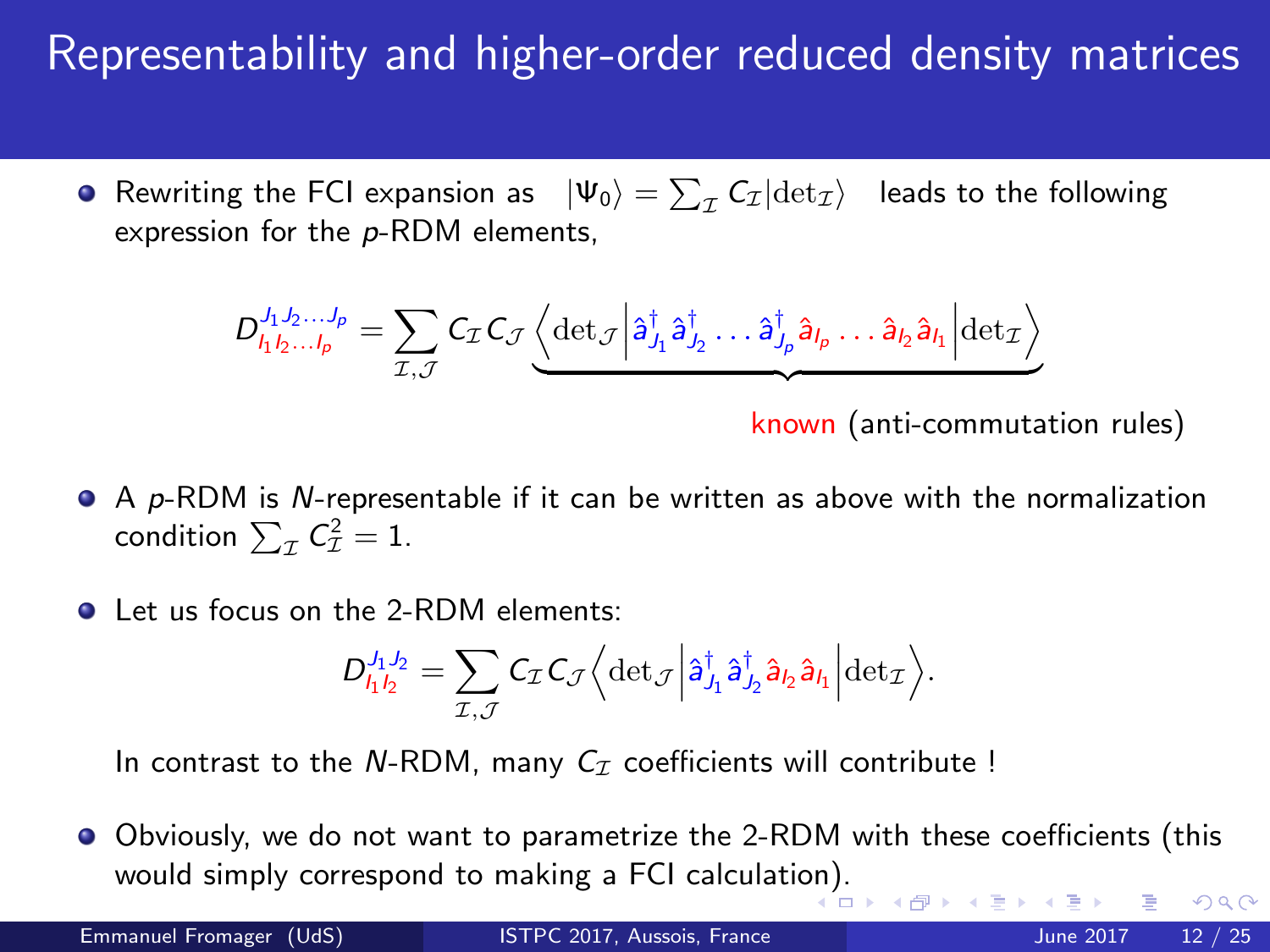# Representability and higher-order reduced density matrices

- Instead, we want to use the 2-RDM elements  $D_{l_1l_2}^{J_1J_2}$  as basic variables.
- The N-representability is connected to the fact that the N-RDM elements can be written as  $D_{l_1l_2...l_N}^{J_1J_2...J_N} = C_{J_1J_2...J_N} C_{l_1l_2...l_N}$
- $\bullet$  The higher the order p of the RDM is, the more we know about the wavefunction  $\Psi_0$  and the higher the control on the N-representability of the 2-RDM is.
- Connections between the 2-RDM and the higher-order RDMs can be established from the so-called anti-Hermitian contracted Schrödinger equation $^*$  (ACSE).
- **•** The ACSE is obtained by projection (nonvariational approach).
- As discussed further in the following, the ACSE can also be used in 1-RDM theory, thus providing interesting formal connections between RDM and Green's functions formalisms.
- D. A. Mazziotti, Phys. Rev. Lett. 97, 143002 (2006).

 $QQ$ 

イロト イ母 ト イヨ ト イヨ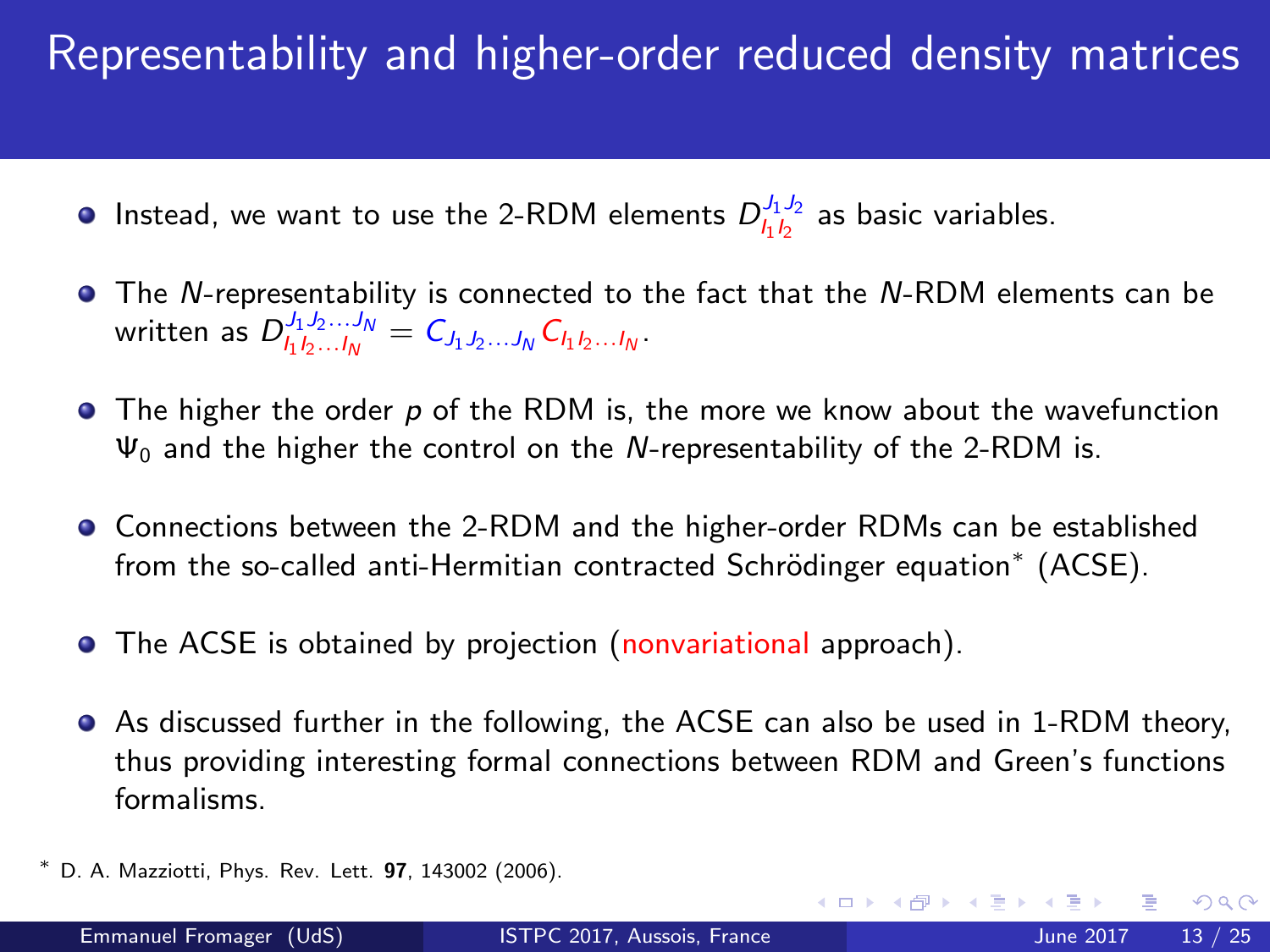- We would like to derive an equation for the ground-state 1-RDM that would be the analog of the equation of motion for the one-electron Green's function (1-GF).
- **•** Let us start with the Schrödinger equation  $\hat{H} |\Psi_0\rangle = E_0 |\Psi_0\rangle$ , apply a one-electron excitation  $\hat{a}_{I}^{\dagger}\hat{a}_{J}$  on both sides and project onto  $\Psi_{0}$ , thus leading to

$$
\left\langle \Psi_0 \Big| \hat{a}_I^{\dagger} \hat{a}_J \hat{H} \Big| \Psi_0 \right\rangle = E_0 \underbrace{\left\langle \Psi_0 \Big| \hat{a}_I^{\dagger} \hat{a}_J \Big| \Psi_0 \right\rangle}_{D_J^I} \\ \leftarrow \text{ exact 1-RDM !}
$$

The latter projection onto the one-electron space is usually referred to as contraction, hence the name Contracted Schrödinger Equation (CSE).

• Using 
$$
\hat{H} = \sum_{KL} h_{KL} \hat{a}_K^{\dagger} \hat{a}_L + \frac{1}{2} \sum_{KLMN} \langle KL | MN \rangle \hat{a}_K^{\dagger} \hat{a}_L^{\dagger} \hat{a}_N \hat{a}_M
$$
 leads to

$$
\sum_{L} h_{JL}D_{L}^{I} - \sum_{KL} h_{KL}D_{LJ}^{IK} + \frac{1}{2}\sum_{KMN} \langle JK || MN \rangle D_{MN}^{IK} + \frac{1}{2}\sum_{KLMN} \langle KL | MN \rangle D_{MNJ}^{IKL} = E_0D_J^{I}
$$

4 D F

where  $\langle JK||MN \rangle = \langle JK|MN \rangle - \langle KJ|MN \rangle$ .

つひい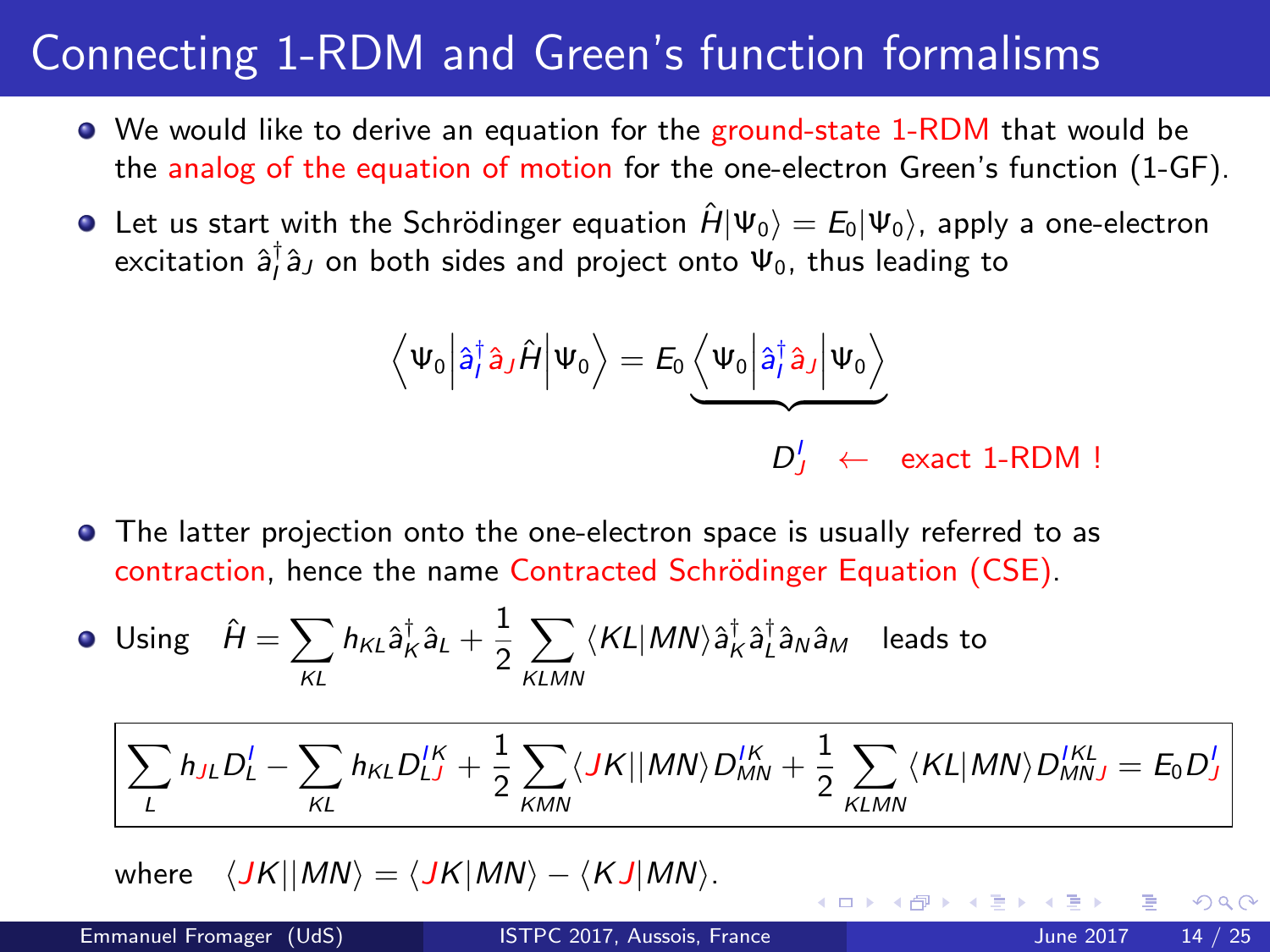- As readily seen, it is far from straightforward to obtain the 1-RDM from the CSE.
- $\bullet$  Indeed, we need the (unknown) exact ground-state energy  $E_0$  :-/
- Moreover, we need the 2- and 3-RDMs :-/
- **It is actually more convenient to split the CSE as follows,**

$$
\mathcal{H}'_J = \left\langle \Psi_0 \Big| \hat{a}_I^{\dagger} \hat{a}_J \hat{H} \Big| \Psi_0 \right\rangle = \frac{1}{2} \underbrace{\left\langle \Psi_0 \Big| \Big[ \hat{a}_I^{\dagger} \hat{a}_J, \hat{H} \Big] \Big| \Psi_0 \right\rangle}_{\mathcal{H}'_J - \mathcal{H}'_I} + \frac{1}{2} \underbrace{\left\langle \Psi_0 \Big| \Big[ \hat{a}_I^{\dagger} \hat{a}_J, \hat{H} \Big]_+ \Big| \Psi_0 \right\rangle}_{\mathcal{H}'_J + \mathcal{H}'_I} = E_0 D_J^I,
$$

The anti-Hermitian part of the CSE (ACSE) reads

$$
\Big\langle \Psi_0 \Big| \Big[ \hat{a}^\dagger_I \hat{a}_J , \hat{H} \Big] \Big| \Psi_0 \Big\rangle = 0 \, \Big|.
$$

The advantage of using the ACSE is that the commutator of  $\hat{\mathsf{a}}_{l}^{\dagger} \hat{\mathsf{a}}_{J}$  with  $\hat{H}$  will generate one- and two-electron excitations only, thus making the connection between the 1-RDM and the 2-RDM explicit. 4 0 3 4

Emmanuel Fromager (UdS) [ISTPC 2017, Aussois, France](#page-0-0) June 2017 15 / 25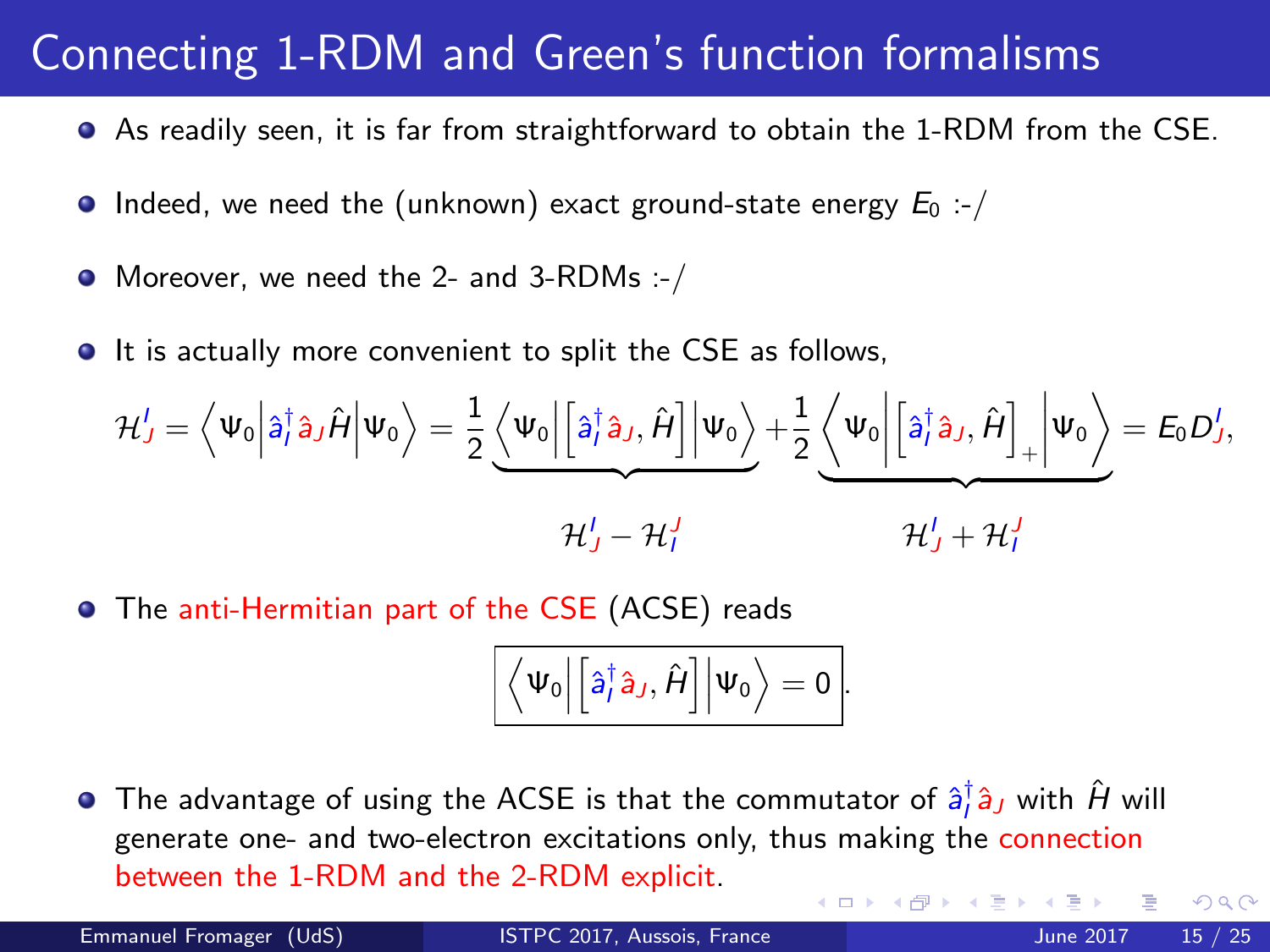**EXERCISE:** By using the relations  
\n
$$
\left[\hat{A}, \hat{B}\hat{C}\right] = \left[\hat{A}, \hat{B}\right]\hat{C} + \hat{B}\left[\hat{A}, \hat{C}\right] = \left[\hat{A}, \hat{B}\right]_{+} \hat{C} - \hat{B}\left[\hat{A}, \hat{C}\right]_{+},
$$
\nshow that  $\left[\hat{a}^{\dagger}_{i}\hat{a}_{J}, \hat{a}^{\dagger}_{K}\hat{a}_{L}\right] = \delta_{JK} \hat{a}^{\dagger}_{i}\hat{a}_{L} - \delta_{IL} \hat{a}^{\dagger}_{K}\hat{a}_{J}$  and

 $\left[\hat{a}_{J}^{\dagger}\hat{a}_{J},\hat{a}_{K}^{\dagger}\hat{a}_{L}^{\dagger}\hat{a}_{N}\hat{a}_{M}\right]=\delta_{JK}\;\hat{a}_{J}^{\dagger}\hat{a}_{M}^{\dagger}\hat{a}_{M}+\delta_{J L}\;\hat{a}_{K}^{\dagger}\hat{a}_{J}^{\dagger}\hat{a}_{N}\hat{a}_{M}-\delta_{I N}\;\hat{a}_{K}^{\dagger}\hat{a}_{L}^{\dagger}\hat{a}_{M}\hat{a}_{M}-\delta_{I M}\;\hat{a}_{K}^{\dagger}\hat{a}_{L}^{\dagger}\hat{a}_{N}\hat{a}_{J}.$ 

**•** From the second-quantized expression of the Hamiltonian and the ACSE we finally obtain (by using real algebra)

$$
\underbrace{\sum_{K} \left( D_{K}^{I} h_{KJ} - h_{IK} D_{J}^{K} \right)}_{\text{KLM}} + \sum_{KLM} \left( \langle JM | LK \rangle D_{MI}^{KL} - \langle IM | LK \rangle D_{MJ}^{KL} \right) = 0
$$
\n
$$
[\mathbf{D}, \mathbf{h}]_{IJ}
$$

As readily seen, the ACSE involves the 1- and 2-RDMS only :-)

∢ □ ▶ ⊣ *f*il

 $200$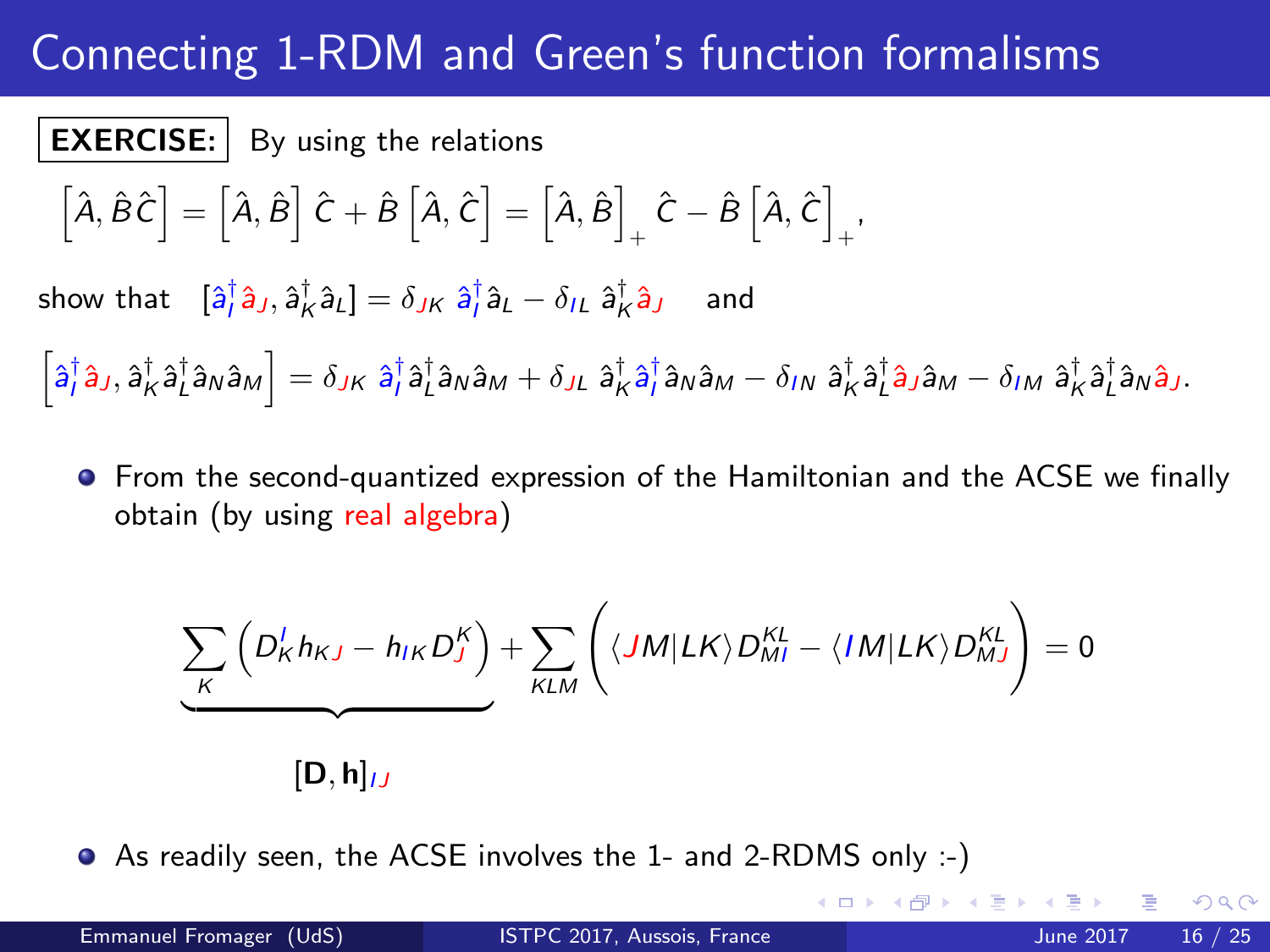$$
[\mathbf{D},\mathbf{h}]_{IJ} + \sum_{KLM} \left( \langle JM|LK \rangle D_{MI}^{KL} - \langle IM|LK \rangle D_{MJ}^{KL} \right) = 0
$$

We can formally rewrite the latter equation in terms of the 1-RDM only simply by introducing a (frequency-independent) analog  $\Sigma$  of the self-energy matrix defined as follows,

$$
\left(\boldsymbol{\Sigma}\mathbf{D}\right)_{IJ}=\sum_{KLM}\langle IM|LK\rangle D_{MJ}^{KL},
$$

or, equivalently,

$$
\sum_{I,P} = \sum_{KLMN} \langle I M | LK \rangle D_{MN}^{KL} [\mathbf{D}^{-1}]_{NP},
$$

thus leading to  $\ [ \mathsf{D},\mathsf{h}]_{IJ}+\big(\mathbf{\Sigma}\mathsf{D}\big)$  $J_I - (\Sigma \mathsf{D})$  $I_J = 0$  or, in a compact form,

$$
[\mathbf{D},\mathbf{h}]+\mathbf{D}\boldsymbol{\Sigma}^{\dagger}-\boldsymbol{\Sigma}\mathbf{D}=0
$$

Emmanuel Fromager (UdS) [ISTPC 2017, Aussois, France](#page-0-0) June 2017 17 / 25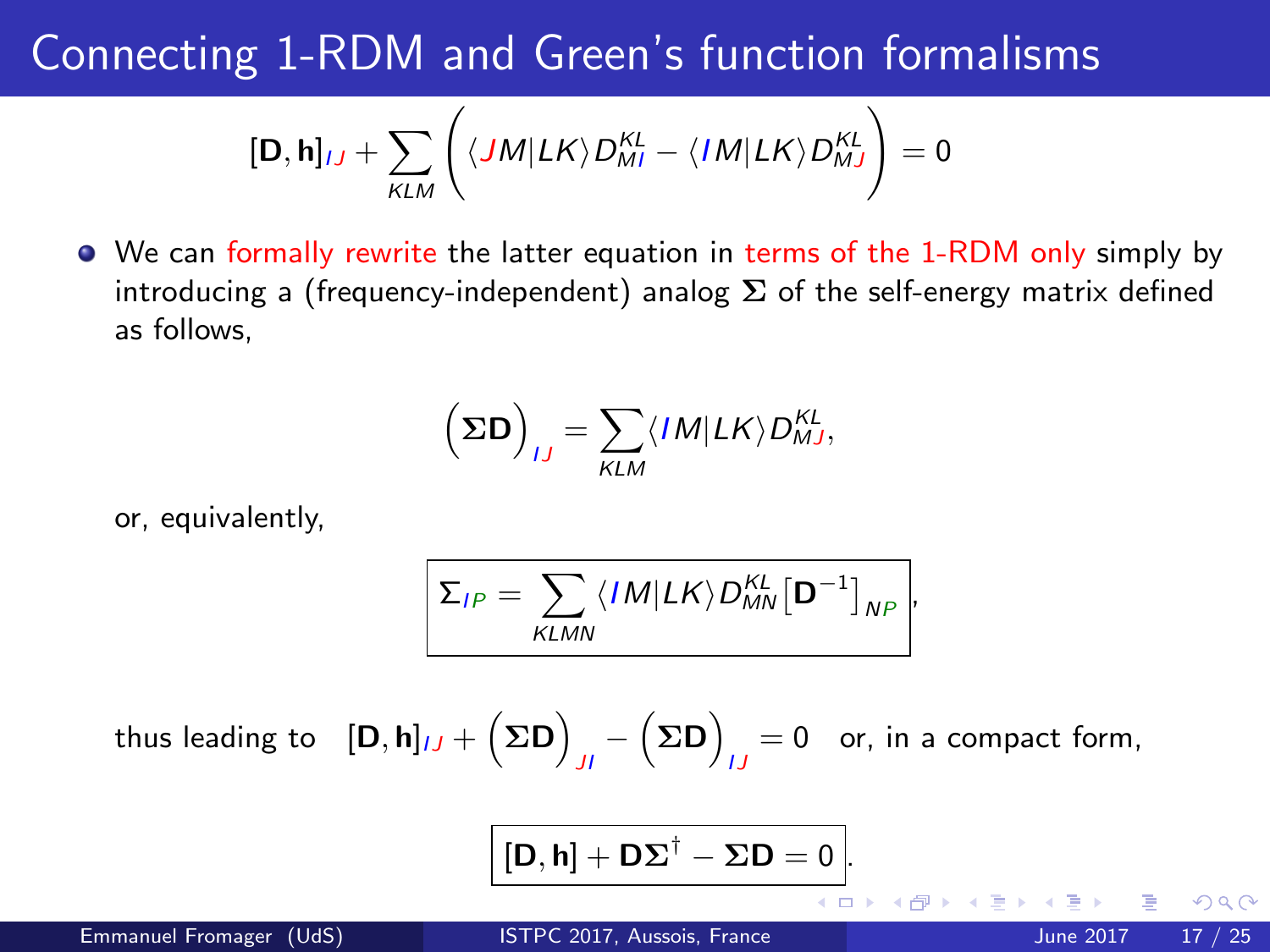• Note that, in the  $x \equiv (r, \sigma)$  representation, the (local in space) two-electron repulsion operator is diagonal, thus leading to

$$
\Sigma_{IP} \rightarrow \Sigma(\mathbf{x}_1, \mathbf{x}_4) = \int d\mathbf{x}_2 \int d\mathbf{x}_3 \frac{1}{|\mathbf{r}_1 - \mathbf{r}_3|} \Gamma(\mathbf{x}_1, \mathbf{x}_3; \mathbf{x}_2, \mathbf{x}_3) \gamma^{-1}(\mathbf{x}_2, \mathbf{x}_4)
$$
\nwhere  $\gamma(\mathbf{x}_1, \mathbf{x}_2) = \langle \Psi_0 | \hat{\Psi}^{\dagger}(\mathbf{x}_1) \hat{\Psi}(\mathbf{x}_2) | \Psi_0 \rangle$  and\n
$$
\Gamma(\mathbf{x}_1, \mathbf{x}_3; \mathbf{x}_2, \mathbf{x}_3) = \langle \Psi_0 | \hat{\Psi}^{\dagger}(\mathbf{x}_1) \hat{\Psi}^{\dagger}(\mathbf{x}_3) \hat{\Psi}(\mathbf{x}_3) \hat{\Psi}(\mathbf{x}_2) | \Psi_0 \rangle
$$

are connected to the (time-dependent) one- and two-particle Green's functions as follows,

$$
\gamma(\textbf{x}_1,\textbf{x}_2)=-\left\langle \Psi_0\right|T\left[\hat{\Psi}(\textbf{x}_2,t_2)\hat{\Psi}^{\dagger}(\textbf{x}_1,t_2^+)\right]\middle|\Psi_0\right\rangle=-i\textbf{G}(\textbf{x}_2t_2,\textbf{x}_1t_2^+)
$$

and

$$
\begin{array}{lll} \Gamma(\mathbf{x}_1,\mathbf{x}_3;\mathbf{x}_2,\mathbf{x}_3) &=& \left\langle \Psi_0 \right| \mathcal{T} \left[ \hat{\Psi}(\mathbf{x}_3,t_3) \hat{\Psi}(\mathbf{x}_2,t_3^-) \hat{\Psi}^\dagger(\mathbf{x}_1,t_3^{++}) \hat{\Psi}^\dagger(\mathbf{x}_3,t_3^+) \right] \middle| \Psi_0 \right\rangle \\ &=& -G_2(\mathbf{x}_3t_3,\mathbf{x}_2t_3^-;\mathbf{x}_3t_3^+,\mathbf{x}_1t_3^{++}). \end{array}
$$

4 0 8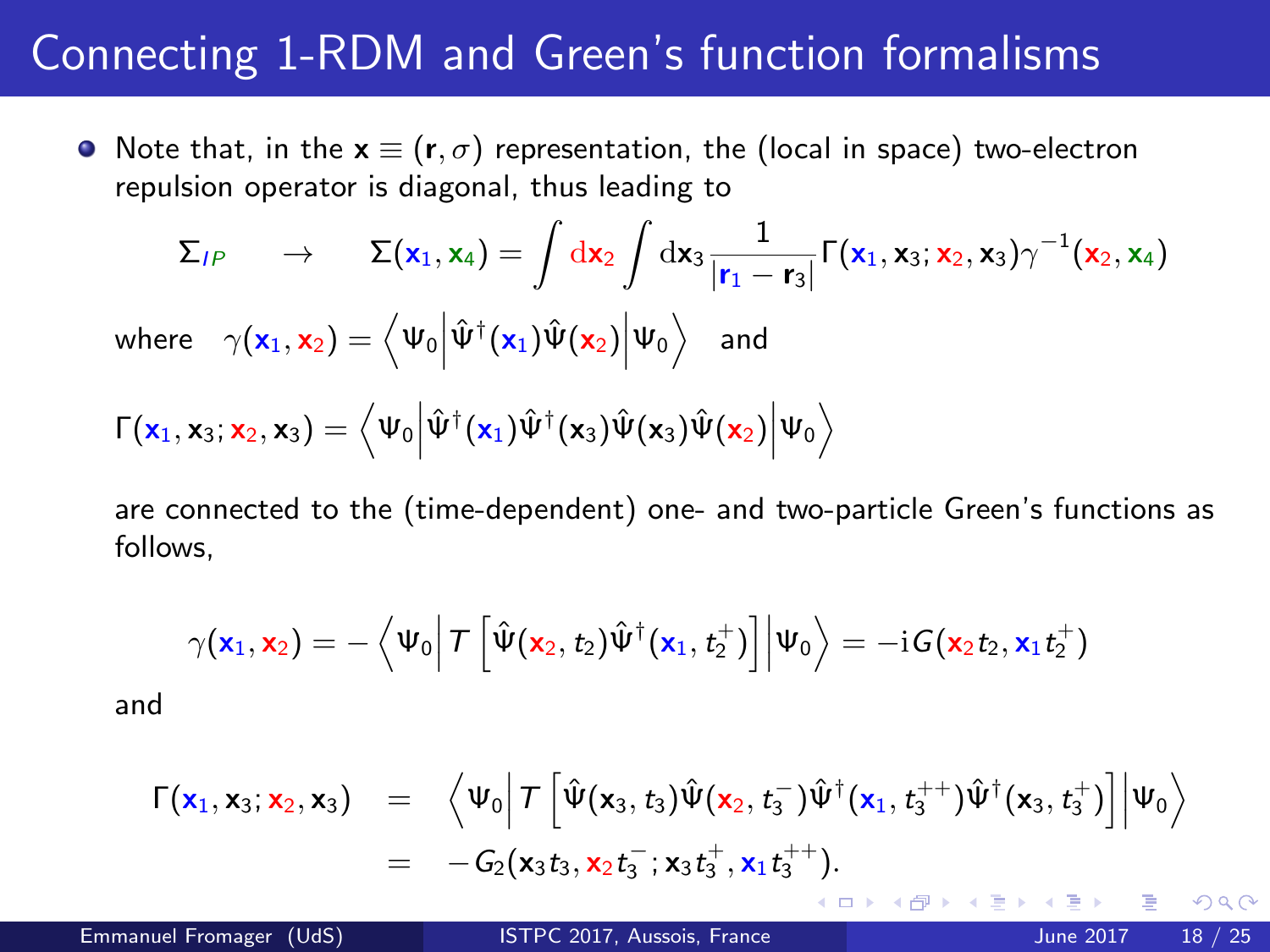As readily seen in the following equations there are strong similarities between the (static) self-energy function we introduced and the conventional (time-dependent) self-energy:

$$
\Sigma(\mathbf{x}_1, \mathbf{x}_4) = \int d\mathbf{x}_2 \int d\mathbf{x}_3 \frac{1}{|\mathbf{r}_1 - \mathbf{r}_3|} \Gamma(\mathbf{x}_1, \mathbf{x}_3; \mathbf{x}_2, \mathbf{x}_3) \gamma^{-1}(\mathbf{x}_2, \mathbf{x}_4)
$$
  

$$
\Sigma(1, 4) = -i \int \int d2 d3 \frac{1}{|\mathbf{r}_1 - \mathbf{r}_3|} \delta(t_1 - t_3) G_2(1, 3^+; 2, 3^{++}) G^{-1}(2, 4)
$$

where  $1 \equiv (x_1, t_1), 2 \equiv (x_2, t_2), 3 \equiv (x_3, t_3), 4 \equiv (x_4, t_4).$ 

**•** The connection between the ACSE and the equation of motion for the 1-GF (and, consequently, between the two self-energies) lies in the fact that, for an operator written in the Heisenberg picture, a differentiation with respect to time is equivalent to the calculation of its commutator with the Hamiltonian:

$$
i\frac{\partial G(1,2)}{\partial t_1}=\delta(1,2)+\theta(t_1-t_2)\langle\Psi_0|\frac{\partial \hat{\Psi}(1)}{\partial t_1}\hat{\Psi}^{\dagger}(2)|\Psi_0\rangle-\theta(t_2-t_1)\langle\Psi_0|\hat{\Psi}^{\dagger}(2)\frac{\partial \hat{\Psi}(1)}{\partial t_1}|\Psi_0\rangle
$$

$$
\text{where}\quad \hat{\Psi}(1)=e^{\mathrm{i}\hat{H}t_1}\hat{\Psi}(\mathbf{x}_1)e^{-\mathrm{i}\hat{H}t_1}\quad\text{and}\quad\boxed{\frac{\partial \hat{\Psi}(1)}{\partial t_1}=-\mathrm{i}e^{\mathrm{i}\hat{H}t_1}[\hat{\Psi}(\mathbf{x}_1),\hat{H}]e^{-\mathrm{i}\hat{H}t_1}}{\frac{\partial \hat{\Psi}(1)}{\partial t_1}+\frac{\partial \hat{\Psi}(\mathbf{x}_1)}{\partial t_1}+\frac{\partial \hat{\Psi}(\mathbf{x}_1)}{\partial t_1}+\frac{\partial \hat{\Psi}(\mathbf{x}_1)}{\partial t_1}}\frac{1}{\hat{\Psi}(\mathbf{x}_1)}\quad\text{and}\quad\boxed{\frac{\partial \hat{\Psi}(1)}{\partial t_1}=-\mathrm{i}e^{\mathrm{i}\hat{H}t_1}[\hat{\Psi}(\mathbf{x}_1),\hat{H}]e^{-\mathrm{i}\hat{H}t_1}}.
$$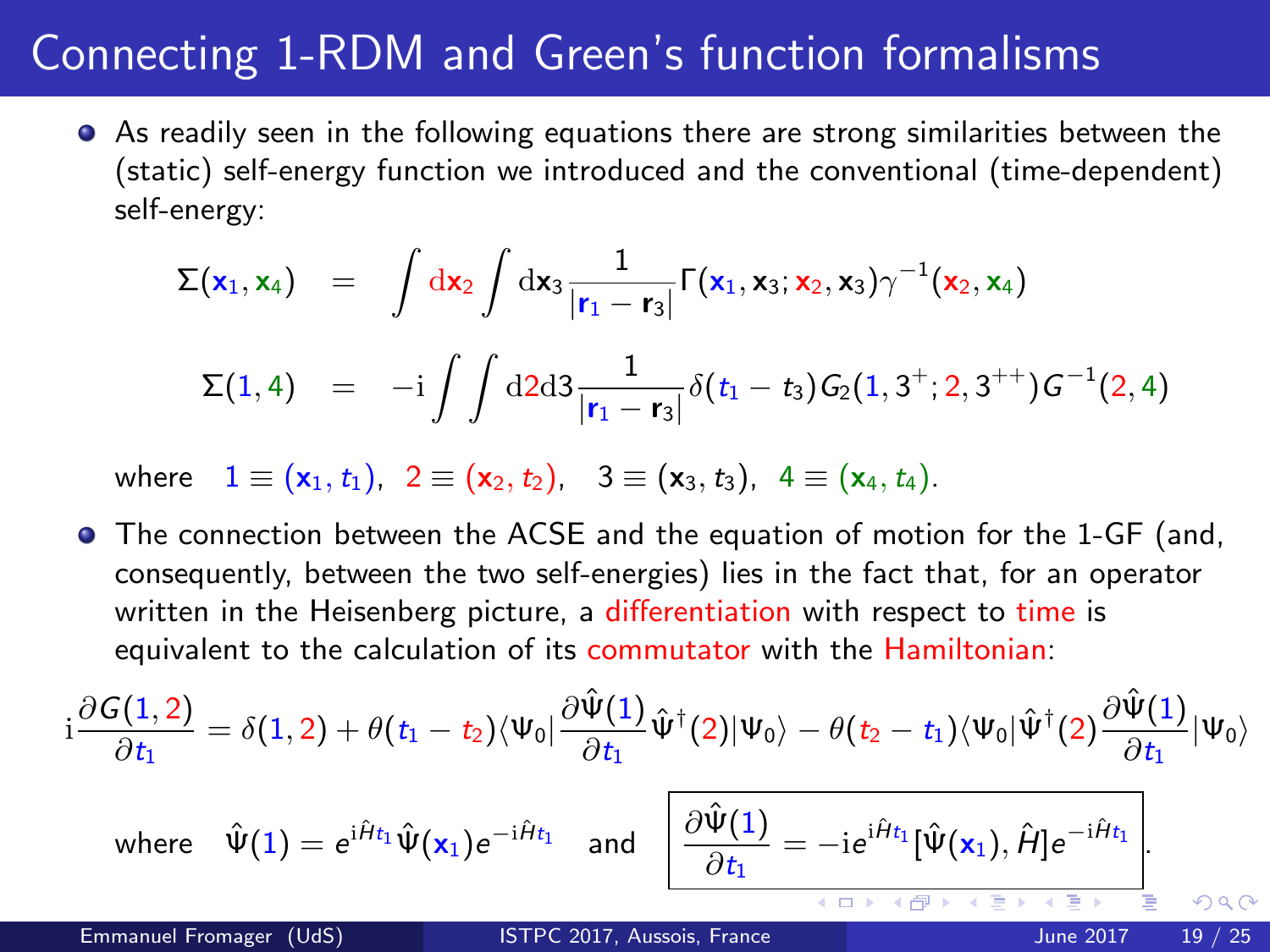## Exact energy from the 1-RDM and the self-energy

**Q** Let us return to the ACSE for the 1-RDM:

$$
[\mathbf{D},\mathbf{h}]+\mathbf{D}\boldsymbol{\Sigma}^{\dagger}-\boldsymbol{\Sigma}\mathbf{D}=0\,\Big|.
$$

- $\bullet$  Note that, if the exact self-energy matrix  $\Sigma$  is known, we obtain the exact 1-RDM D by solving the ACSE.
- **The exact ground-state energy can be rewritten in terms of D and**  $\Sigma$  **as follows,**

$$
E_0 = \sum_{KL} h_{KL} D_L^K + \frac{1}{2} \sum_{KLMN} \langle KL | MN \rangle D_{MN}^{KL}
$$
  
\n
$$
= \sum_{L} [\mathbf{h} \mathbf{D}]_{LL} + \frac{1}{2} \sum_{KLMNPQ} \langle NM | LK \rangle D_{MP}^{KL} [\mathbf{D}^{-1}]_{PQ} D_N^Q
$$
  
\n
$$
= \sum_{L} [\mathbf{h} \mathbf{D}]_{LL} + \frac{1}{2} \sum_{NQ} \Sigma_{NQ} D_N^Q,
$$

thus leading to the compact expression

$$
\mathcal{E}_0 = \mathrm{Tr}\left[ \left( \mathbf{h} + \frac{1}{2} \boldsymbol{\Sigma} \right) \mathbf{D} \right],
$$

where Tr denotes the trace.

Emmanuel Fromager (UdS) [ISTPC 2017, Aussois, France](#page-0-0) June 2017 20 / 25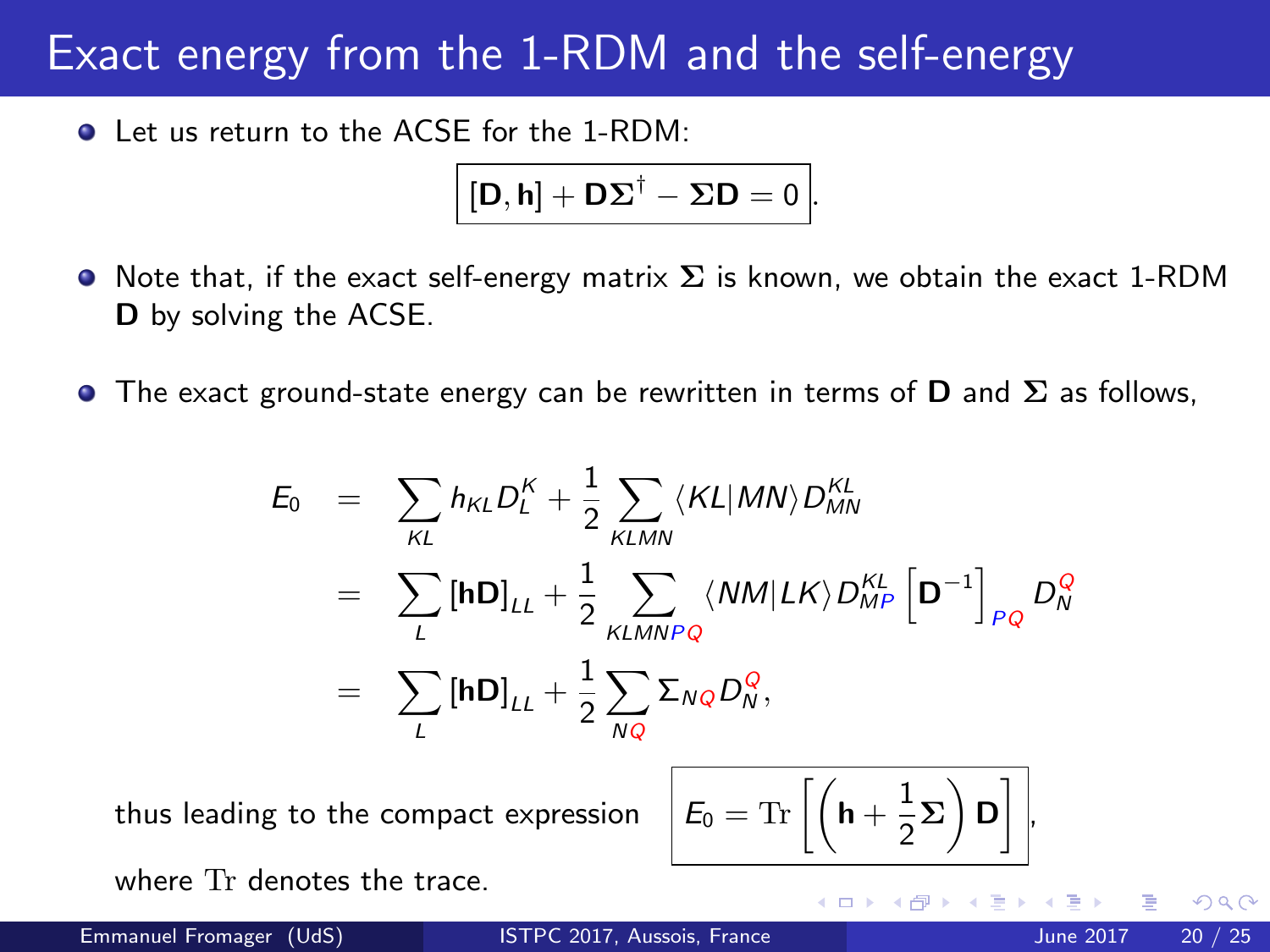## Non-interacting ACSE

- **•** Let us consider the non-interacting case first  $(\Sigma = 0)$ .
- According to the ACSE, the solution  $D_h$  commutes with the one-electron Hamiltonian matrix:

$$
[\boldsymbol{D}_h,\boldsymbol{h}]=0.
$$

**•** Therefore, the eigenfunctions of  $h$  (molecular spin-orbitals) diagonalize the non-interacting 1-RDM. If the former are ordered with increasing energies  $\varepsilon_1 < \varepsilon_2 < \ldots < \varepsilon_N < \ldots$  then

$$
\mathbf{h} = \begin{bmatrix} \varepsilon_1 & 0 & 0 & 0 & 0 & 0 \\ 0 & \varepsilon_2 & 0 & 0 & 0 & 0 \\ 0 & 0 & \ddots & 0 & 0 & 0 \\ 0 & 0 & 0 & \varepsilon_N & 0 & 0 \\ 0 & 0 & 0 & 0 & \varepsilon_{N+1} & 0 \\ 0 & 0 & 0 & 0 & 0 & \ddots \end{bmatrix}, \qquad \mathbf{D}_h = \begin{bmatrix} 1 & 0 & 0 & 0 & 0 & 0 \\ 0 & 1 & 0 & 0 & 0 & 0 \\ 0 & 0 & \ddots & 0 & 0 & 0 \\ 0 & 0 & 0 & 1 & 0 & 0 \\ 0 & 0 & 0 & 0 & 0 & 0 \\ 0 & 0 & 0 & 0 & 0 & \ddots \end{bmatrix}
$$

 $\bullet$  Note that  $\mathbf{D}_h$  is idempotent *i.e.* 

$$
\mathbf{D}_h^2 = \mathbf{D}_h
$$

4 0 8

 $\Omega$ 

.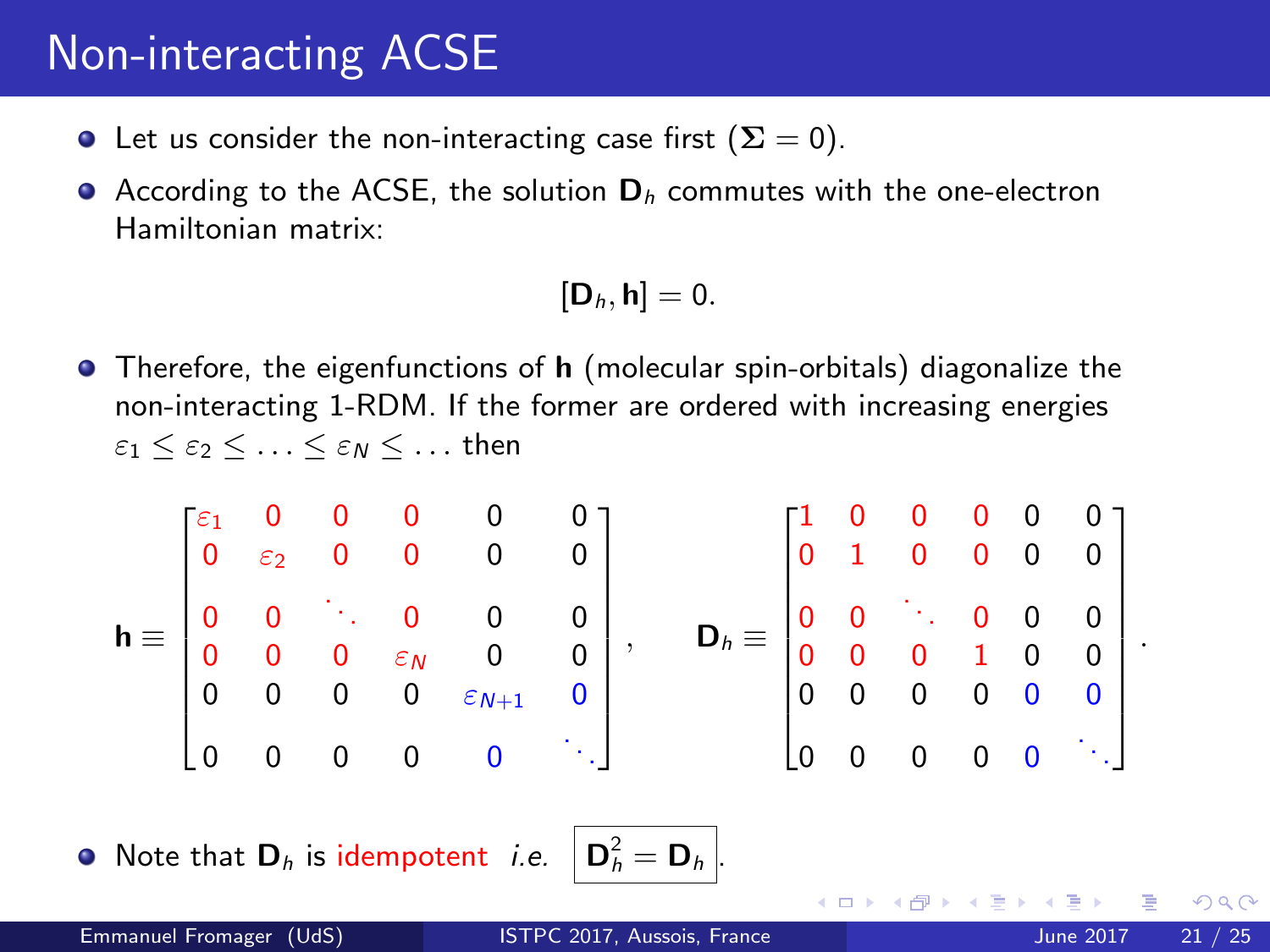## First-order approximation in  $\Sigma$

**•** From the non-interacting solution  $D_h$  we can construct an approximate solution  $\mathbf{D}_h + \mathbf{D}^{(1)}$  through first order in  $\boldsymbol{\Sigma}$  by solving

$$
[\mathbf{D}^{(1)}, \mathbf{h}] + \mathbf{D}_h \boldsymbol{\Sigma}^{\dagger} - \boldsymbol{\Sigma} \mathbf{D}_h = 0.
$$

**If** we denote  $I, J, \ldots$  and  $A, B, \ldots$  the occupied and unoccupied (virtual) spin-orbitals in  $D<sub>h</sub>$ , respectively, it comes for the occupied-occupied block

$$
(\varepsilon_J-\varepsilon_I)D_{IJ}^{(1)}=\Sigma_{IJ}-\Sigma_{JI},
$$

and for the virtual-virtual block

$$
(\varepsilon_B-\varepsilon_A)D_{AB}^{(1)}=0.
$$

• Similarly, we obtain for the occupied-virtual block,

$$
(\varepsilon_A-\varepsilon_I)D_{IA}^{(1)}=-\Sigma_{AI}.
$$

• Note that, if the self-energy matrix is non-zero only in the occupied-occupied block and hermitian (of course it does not have to be), then  $\mathbf{D}^{(1)}=0.$  This was expected as unitary transformations inside the occupied spin-orbital space leave  $D<sub>h</sub>$ unchanged. (□ ) (f)  $\Omega$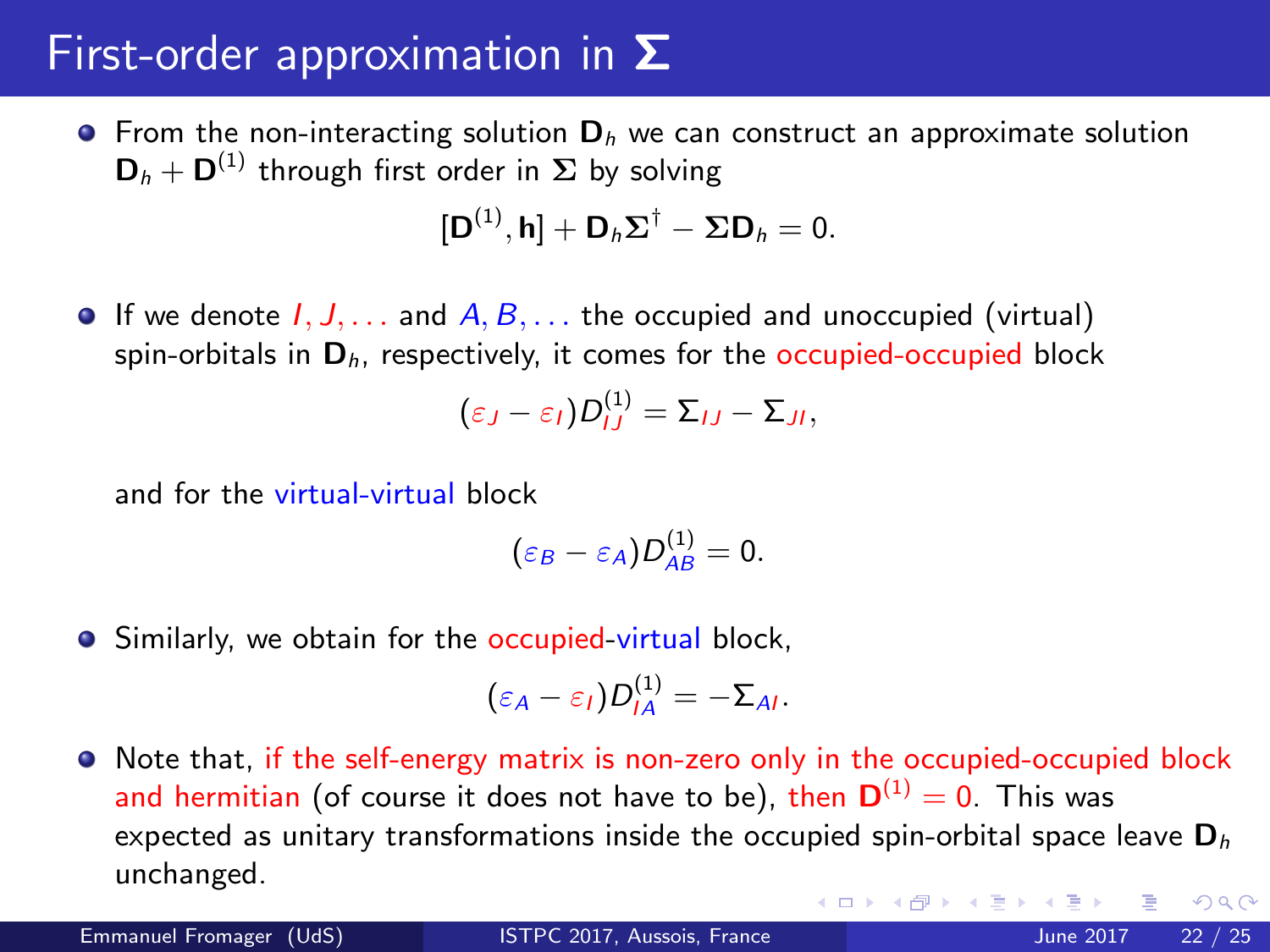#### Hartree-Fock approximation

- At this point we should raise an important question: how do we approximate  $\Sigma$ ?
- **•** The simplest approximation is the mean-field (mf) one:

$$
\Psi_0 \rightarrow \Phi \text{ (single Slater determinant)}
$$
\n
$$
D_{KL}^U \rightarrow \left\langle \Phi \middle| \hat{a}_I^{\dagger} \hat{a}_J^{\dagger} \hat{a}_L \hat{a}_K \middle| \Phi \right\rangle = \delta_{JL} D_K^I - \delta_{JK} D_L^I
$$
\n
$$
= D_K^I D_L^I - D_K^I D_L^I
$$

- $\bullet$  Note that the latter expression for the 2-RDM element actually holds on the entire spin-orbital space (it gives zero if one of the spin-orbital is not occupied in  $\Phi$ ).
- Consequently, the corresponding mean-field self-energy matrix elements,

$$
\Sigma_{PQ}^{\text{mf}} = \sum_{RSTU} \langle PT|SR \rangle D_{TU}^{RS} [\mathbf{D}^{-1}]_{UQ},
$$

become an explicit functional of the 1-RDM:

$$
\Sigma_{PQ}^{\rm mf}[D] = \sum_{RT} \left( \langle PT | QR \rangle - \langle PT | RQ \rangle \right) D_T^R.
$$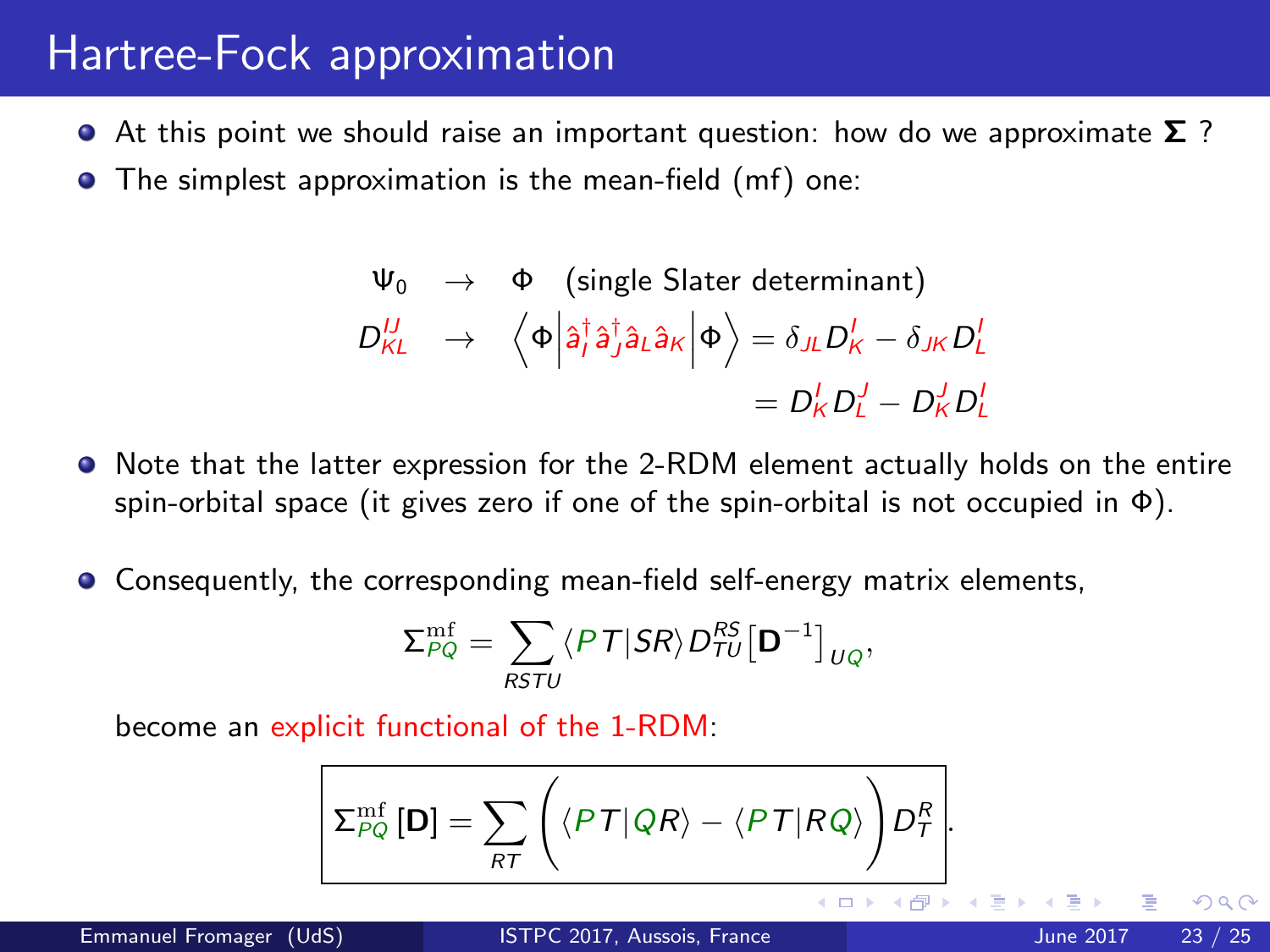## Hartree-Fock approximation

- Note that  $\boldsymbol{\Sigma}^{\text{mf}}[\textbf{D}]$  is hermitian (unlike the exact self-energy).
- $\bullet$  Note also that, in the occupied/unoccupied orbital basis associated to  $\Phi$ , the mean-field self-energy reads

$$
\Sigma_{PQ}^{\rm mf} = \sum_{I}^{\rm occ} \underbrace{\langle PI|QI\rangle}_{\rm L} - \underbrace{\langle PI|IQ\rangle}_{\rm L} = [\Sigma_{\rm Hx}]_{PQ},
$$

Hartree exchange

where we recognize the Hartree–Fock potential  $\Sigma_{\rm Hx}$  expression in the canonical orbital basis.

Within the mean-field approximation, we obtain from the ACSE the following self-consistent equation

 $[D, f(D)] = 0$  where  $f(D) = h + \Sigma_{Hx}(D)$   $\leftarrow$  Fock matrix !

4 D F

which is equivalent to the Hartree–Fock equations.

Emmanuel Fromager (UdS) [ISTPC 2017, Aussois, France](#page-0-0) June 2017 24 / 25